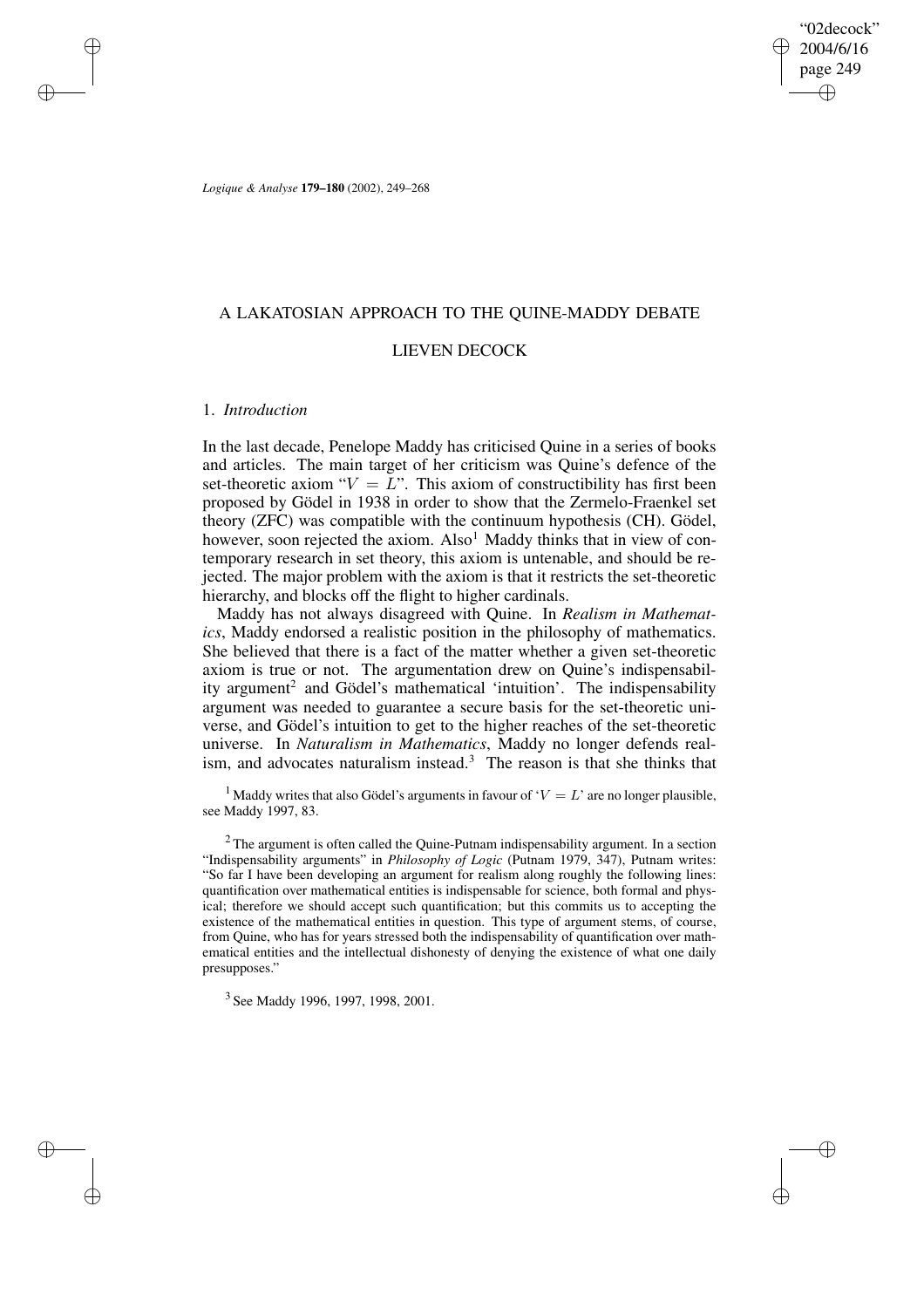"02decock" 2004/6/16 page 250 ✐ ✐

✐

✐

## 250 LIEVEN DECOCK

Quine's indispensability argument leads to wrong conclusions, i.e. it limits the set-theoretic universe. In Decock 2002b, I argue that the indispensability argument itself is unproblematic. In this paper I want to analyse the real divergence between Quine and Maddy's points of view.

Maddy and Quine dissent over mathematical methodology. Quine's work in set theory took place in the thirties, while Maddy's views are related to recent work. In Lakatos's terminology, one could say that they belong to different research programmes in set theory. This will become clear when their set-theoretic background, and the concomitant epistemic normative principles employed, so-called epistemic virtues, are scrutinised. In the next three sections, I will respectively sketch Quine's methodological maxims, his settheoretic background, and his wavering over constructivism. In the fifth and sixth section I will present Maddy's intrinsic and extrinsic evidence. In the penultimate section I will discuss the views of Maddy and Quine from a historical and sociological point of view. I will conclude, along a Lakatosian line, that instant adjudication between the two programmes is unwarranted.

## 2. *Quine's empiricism*

According to Maddy, Quine's defence of ' $V = L$ ' is a straightforward consequence of Quine's empiricist epistemology. In *Naturalism in Mathematics* Maddy quotes Quine:

Further sentences such as the continuum hypothesis and the axiom of choice, which are independent of those axioms, can still be submitted to the considerations of simplicity, economy, and naturalness that contribute to the molding of scientific theories generally. Such considerations support Gödel's axiom of constructibility,  $V = L$ . It inactivates the more gratuitous flights of higher set theory, and incidentally, it implies the axiom of choice and the continuum hypothesis.<sup>4</sup>

The epistemological basis for rejecting the flights of higher set theory are thus considerations like 'simplicity', 'economy', and 'naturalness'. These are normative principles that guide the scientist in his research. Such principles are often called epistemic virtues. The best account of Quine's epistemic virtues can be found in *The Web of Belief*. This is a booklet he wrote together with Joe Ullian, and is an introduction to philosophy. Quine introduces five virtues, namely conservatism, modesty, simplicity, generality, and refutability. In *The Roots of Reference* Quine only presents the virtues of

 $4$  Ouine 1990, 95. For similar quotes see Ouine 1986, 400, or Ouine 1991, 220.

✐

✐

✐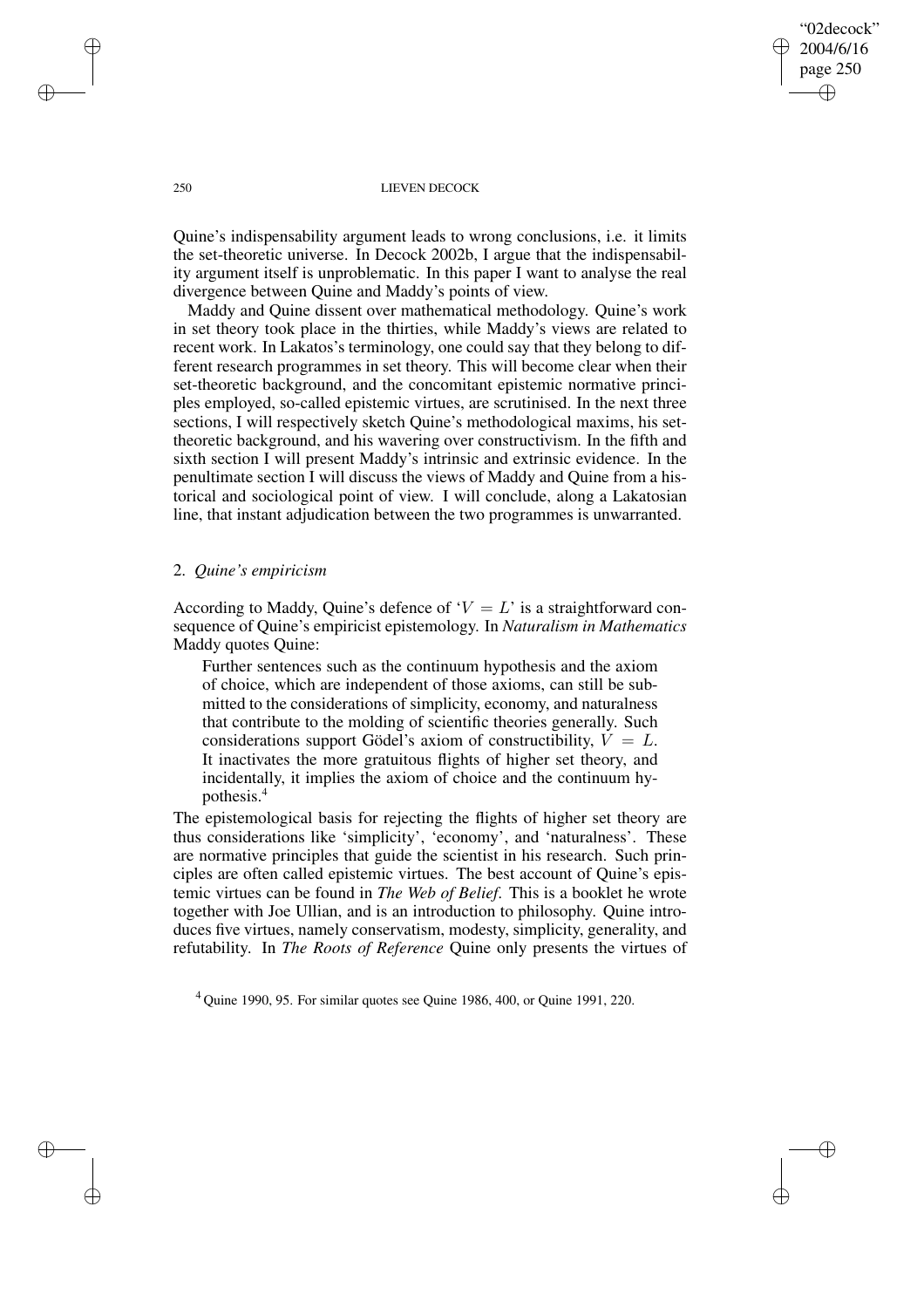simplicity and conservatism, and says they are related dialectically. Subsequently, he relates conservatism to empiricism and proposes the maxim of relative empiricism:

Don't venture farther from sensory evidence than you need to. . . .We recognize that between the globally learned observation sentences and the recognizably articulate talk of bodies there are irreducible leaps, but we can still be glad to minimize them, and to minimize such further leaps as may be required for further reaches of ontology. 5

This maxim is at the core of Quine's epistemology, and is in fact one of the epistemic virtues that have drastic repercussions for ontology. The maxim demands that in constructing scientific theories, one should abstain from positing further reaches in ontology if this can be avoided.

The maxim of relative empiricism is of course of crucial importance in a discussion of higher cardinals. The maxim may be regarded as the demand that no parts of mathematics should be accepted in our global scientific theory if they do not simplify or generalise our theories, and if some parts of mathematics do this, then the gains in simplicity should be weighed against the epistemological costs. The maxim leaves room for deliberation over certain cases, but at any rate parts of mathematics that are not readily applicable should be rejected as mathematical recreation, and should be banished from decent science. The implication for ontology is that one should not posit mathematical entities beyond what is strictly necessary for empirical science, and thus that the higher cardinals should get a "resounding negative".<sup>6</sup>

In the discussion of the higher reaches of set theory, Quine heavily leans on his virtues in defending his philosophical position. If one thinks that this is Quine's only motivation, as Maddy does, Quine undoubtedly overplays his hand. Quine's position is based on global epistemic considerations and idiosyncratic epistemic virtues, which are not farther defended or justified. These epistemological views for the realm of mathematics differ from what mathematicians in the field are doing. Quine's global epistemological views differ from the specific epistemological views in contemporary mathematics. Quine's naturalism states that the scientist should get the final verdict, but his overall epistemological views and epistemic virtues seem to overrule the verdict of the mathematician in the field. As Maddy ironically points out, Quine's plea for the axiom of constructibility seems to contradict his naturalism.<sup>7</sup>

<sup>5</sup> Quine 1974, 138.

✐

✐

✐

✐

<sup>6</sup> Quine 1991, 220.

<sup>7</sup> Maddy 1997, 106.

"02decock" 2004/6/16 page 251

✐

✐

✐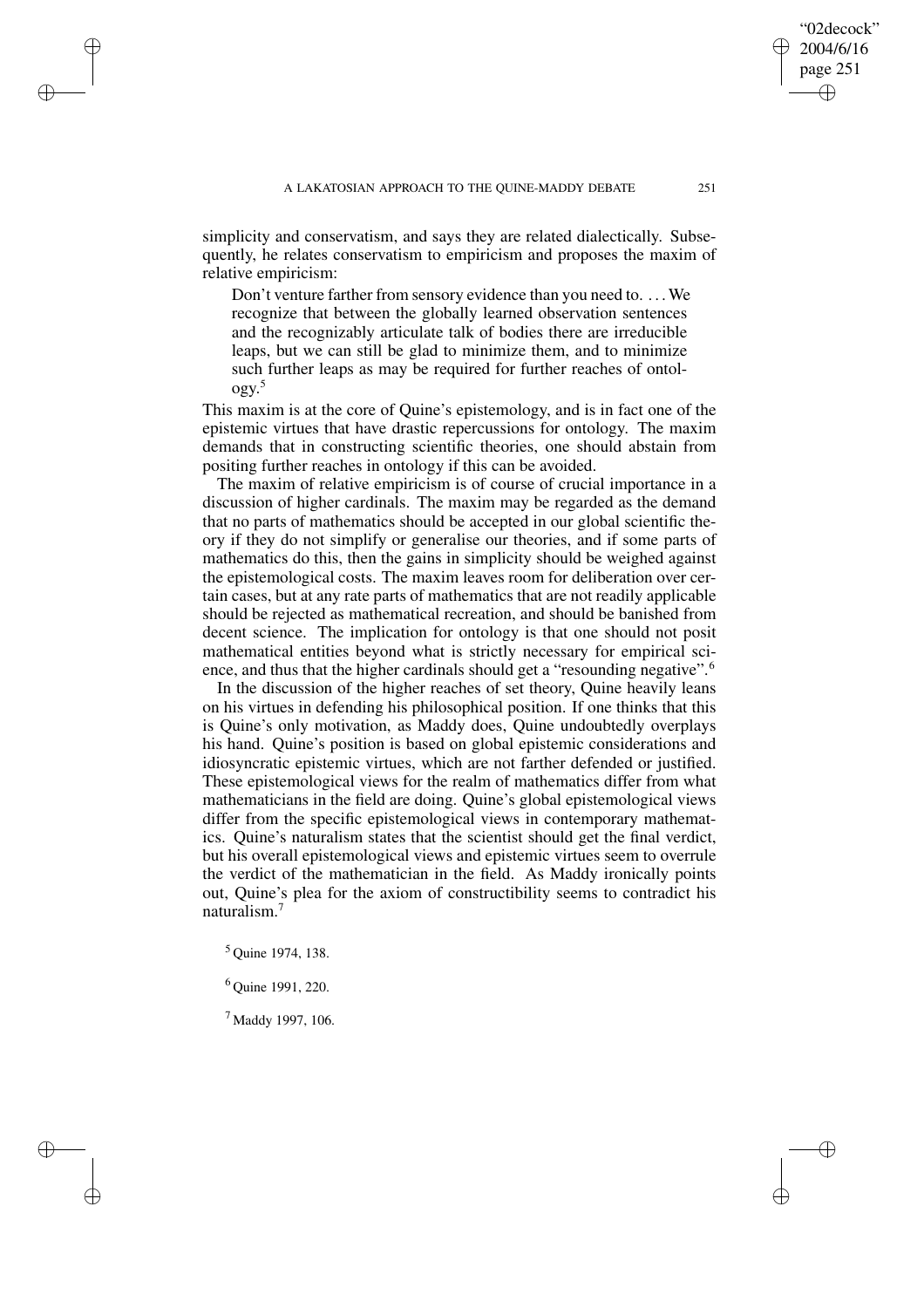"02decock" 2004/6/16 page 252 ✐ ✐

✐

✐

#### 252 LIEVEN DECOCK

Of course, Quine's specific use of his epistemic virtues of conservatism and simplicity, and his relative empiricism, are well entrenched in his overall philosophy, and are related to his overall tenet of empiricism. The normative strength of empiricism however, is extremely difficult to assess. Though it is in general a praiseworthy philosophical and scientific attitude, it remains an open question what the precise implications should be. One readily accepts that astrology, telepathy and the ilk should be dispelled because they blatantly contradict the empiricist thesis. On the other hand, it remains hard to believe that the empiricist thesis really implies that inaccessible cardinals should get a resounding no. Moreover, assuming that the empiricist thesis does imply this, it still remains an open question whether this precise and far-reaching empiricist thesis has to be accepted. After all, empiricism itself is not really an empirical doctrine that can be tested, and it had better not be some metaphysical position. The tenet is hard to characterise, and a more or less felicitous attempt is Van Fraassen's notion of 'stance'<sup>8</sup> . This notion immediately hints at the normative weakness of empiricism. However, one should not conclude that the stance is not normative at all. Empiricism has been a great success in science, and it would be wrong to abandon a successful practice.

The normative role of empiricism is directly related to the success it had in the past and the promise of future success. It would be an enormous labour to substantiate the empiricist thesis by spelling out very precisely the role of empiricism in the past, and it would be even more difficult to relate this to future success. The credibility of restrictions and revisions in the scientific practice depends on the amount of labour done in sociology and history of science. Quine's account of empiricism is certainly not precise and elaborate enough to impose harsh restrictions on set theory.

## 3. *Quine's set-theoretic background*

Quine's plea for the axiom of constructibility seems to contradict his naturalism. Whereas for most scientific areas, Quine simply believes, sometimes very uncritically, what scientists in the field are saying, for mathematics this is not the case. The reason for this is quite simple. Quine thinks of himself as a mathematician in the field. He has graduated in mathematics at Oberlin College, and been a leading set theorist in the thirties. Therefore, his philosophy of mathematics is both inspired by general epistemological considerations, and by his own work in set theory. His views are far more intricate

<sup>8</sup> Van Fraassen 1995, 83.

✐

✐

✐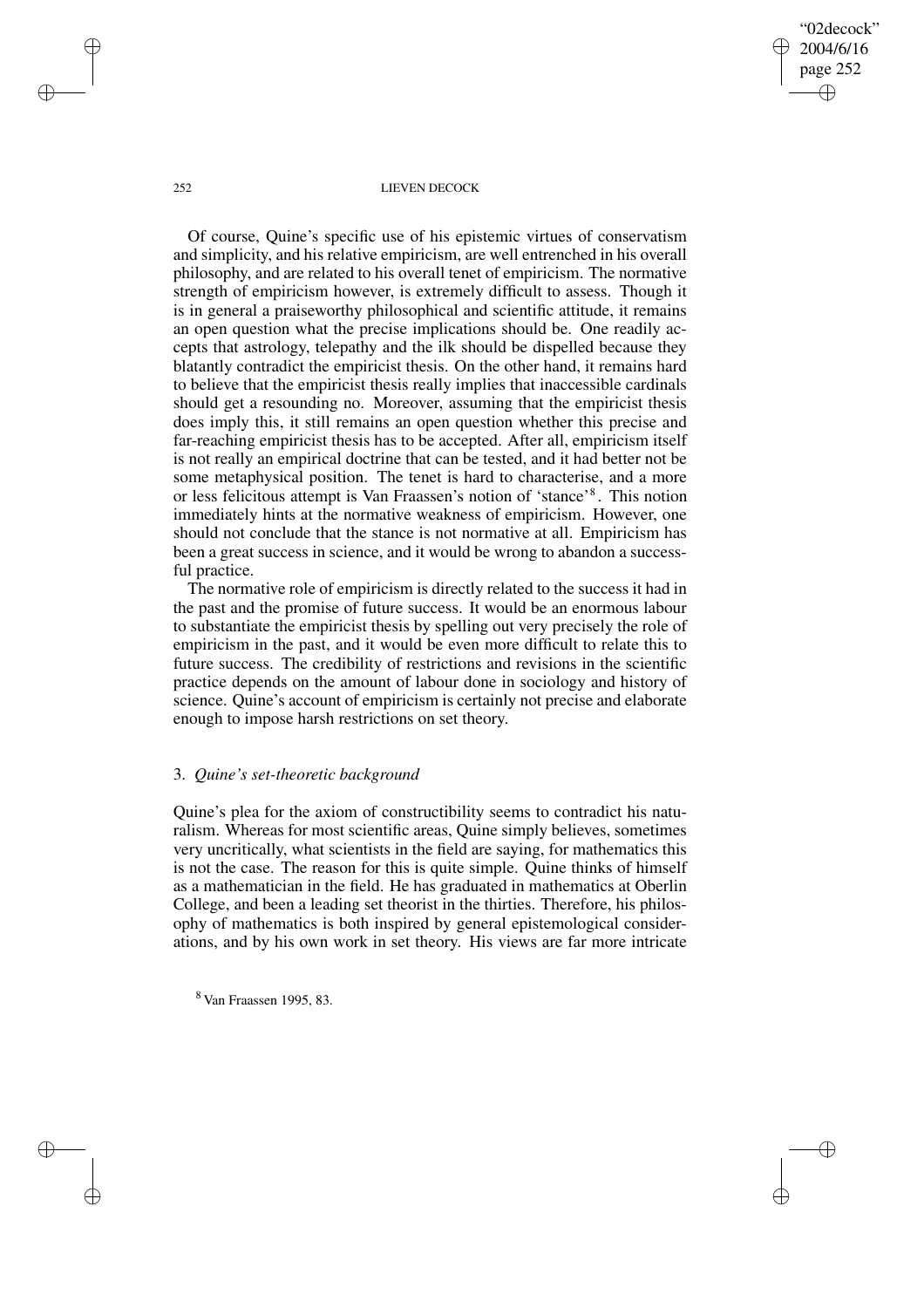A LAKATOSIAN APPROACH TO THE OUINE-MADDY DEBATE 253

than the simple sketch Maddy presents, and, avowedly, not always coherent. Quine's work in set theory is nowadays less known or almost forgotten.

Quine's real breakthrough in the philosophical scene were his articles "On what there is" (1948) and "Two dogmas of empiricism" (1951). $9$  But during the two decades before, he was primarily known as a logician. In 1932 he wrote a Ph.D. thesis, *The Logic of Sequences* under the supervision of Whitehead. The thesis is a generalisation of Whitehead and Russell's *Principia Mathematica*. Quine presented an elegant way of deriving the theorems of PM for polyadic predicates, while in PM these were only derived for monadic and dyadic predicates. With hindsight, the result is "scarcely surprising"<sup>10</sup>, but at the time it was considered a real improvement. Quine was offered the opportunity to publish his thesis, which resulted in *A System of Logistic*, and he got the opportunity to visit Europe. In Europe, Quine met the Vienna Circle, and the Polish school of logicians. After discussions with Lesnie wski, he started a nominalistic enterprise. In several articles he tried to construct logistics in which the use of universals, i.e. classes or sets, could be avoided. One attempt (1936a) foundered on the truth predicate. In other articles, $11$  his source of inspiration was Schönfinkel's combinatorial logic. Eventually, Quine gave up his nominalistic programme and had to accept that classes can be the values of variables.

In 1937, Quine published his most famous contribution to set theory, "New foundations for mathematical logic" (NF). Although, the system is based on the idea of a type hierarchy, it is a radical departure from PM. In PM, Russell's paradox is blocked by means of a type hierarchy. In NF, the quantifiers are not restricted to a single type, but are general, and thus there is a single universe of objects (and classes). Russell's paradox is avoided by means of a restriction on the abstraction of classes. Not every well-formed formula determines a class. The abstraction axiom of NF, called the "stratification axiom", states that only expressions whose variables can be numbered in such a way that they can be read as formulas in PM, determine a class. Abstraction is based on a grammatical rule, and this leads to an unintuitive set theory. Various difficulties arise. It is still an open question whether NF is consistent. The axiom of choice is not universally valid, but should be restricted to 'small' non-Cantorian classes. There is a universal class, i.e. a class of all classes, that is an element of itself. NF has attracted a lot of

✐

✐

✐

✐

"02decock" 2004/6/16 page 253

✐

✐

✐

<sup>&</sup>lt;sup>9</sup> See Quine 1953, 1–19 and ibid., 20–46.

<sup>10</sup> Quine 1932, iii.

<sup>11</sup> Quine 1936b, 1936c, 1936d.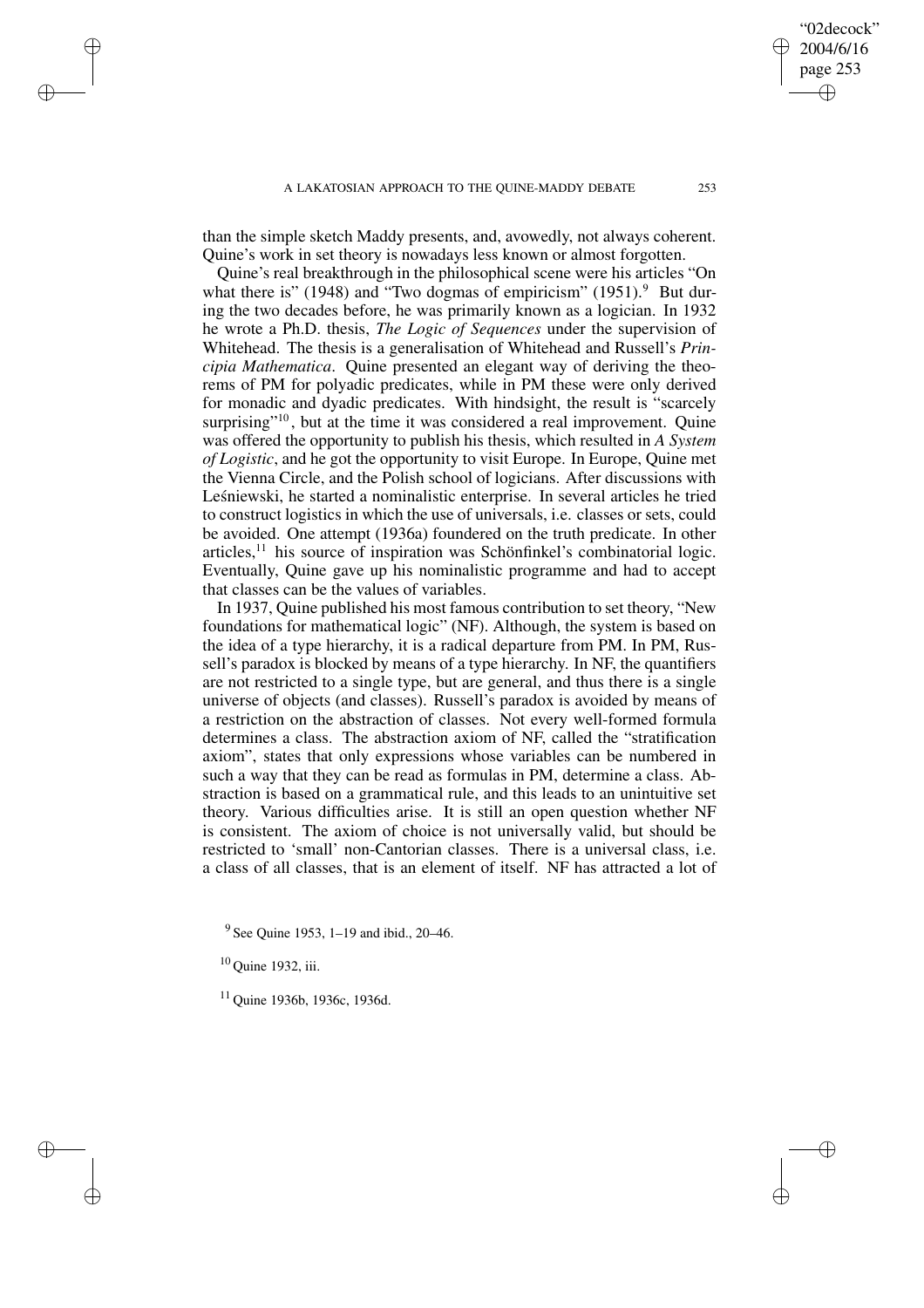"02decock" 2004/6/16 page 254 ✐ ✐

✐

✐

### 254 LIEVEN DECOCK

interest, but most mathematicians find it very hard to get insight in the structure of NF. But the system is still studied today. <sup>12</sup> In 1940, Quine published *Mathematical Logic*, and it became the standard handbook in mathematical logic. Quine reworked the set-theoretic part to the system ML. The major innovation was the use of proper classes.

During the Second World War, Quine served three years in the American army, and afterwards there has been a steady decline in his logical and settheoretic output. His vehement opposition to the rise of modal or other intensional logics is still notorious. But gradually his interests gradually shifted toward philosophy of language, and later to epistemology. His last important work on logic and set theory is the handbook *Set Theory and its Logic*. The book is both an introduction to set theory and a comparison of various set-theoretic systems. Quine does not opt for one set theory, but discusses the merits of type theory, cumulative type theory, ML, ZFC, and the system von Neumann-Bernays, and highlights the relations between the systems.

Quine's philosophical ideas have been thoroughly influenced by his own work in logic and set theory.<sup>13</sup> Practical problems in mathematics often forced Quine to change his philosophical views drastically. It is a pity that Quine has never written a book in which this relation is clearly exhibited. Nevertheless, *Set Theory and its Logic* can be read as a philosophical work, and one readily sees how Quine's philosophical ideas are grounded in mathematical insights. Also, throughout the book, it becomes apparent that the set-theoretic tradition in which Quine has worked differs drastically from contemporary research in set theory.

I have already mentioned nominalism as a case in point. Maddy points out that in view of Quine's empiricism, the best course for Quine to follow would have been a Millian nominalism.<sup>14</sup> After discussions with Leśniewski, Quine has sincerely tried this. The discussion concentrated on the role of quantification, and whether it is necessary to quantify over universals. According to Quine's criterion of ontological commitment, to be is to be the value of a variable, so it was essential to avoid quantification over universals (rather than merely using them in a non-committal way). Quine has tried to do this in the thirties, and again in a joint paper with Nelson Goodman (1947), but difficulties remained. But even after Quine accepted mathematical entities, he liked to keep the set-theoretic universe small. One of the most striking

 $12$  For a brief overview see Forster 1997, for technical details see Forster 1992.

 $13$  The analysis of the relation between Quine's work in logic and set theory and his philosophical views is the main subject of Decock 2002a. For Quine's work in set theory, see especially chapters 3.2 and 4.

<sup>14</sup> Maddy 1997, 100.

✐

✐

✐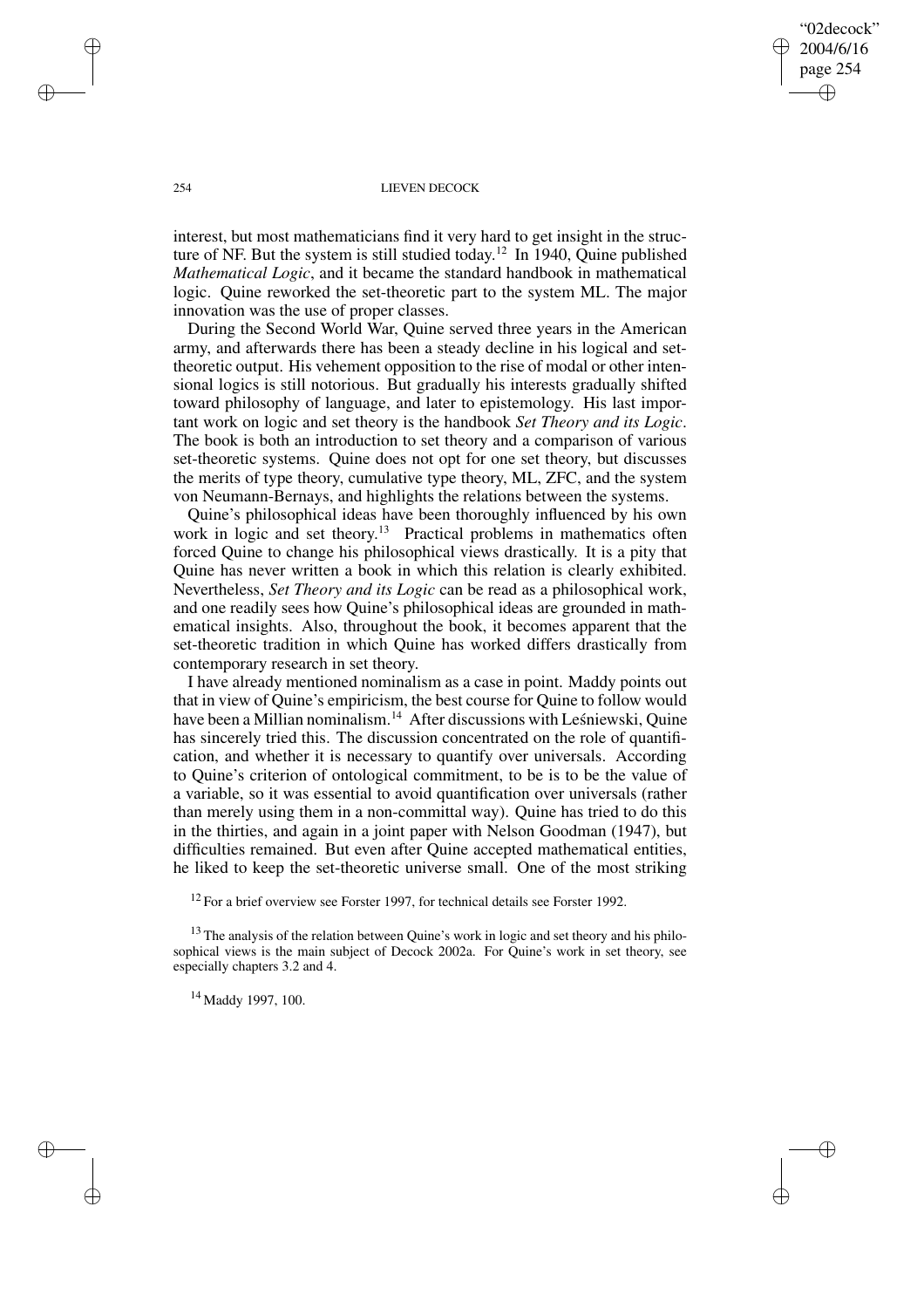### A LAKATOSIAN APPROACH TO THE QUINE-MADDY DEBATE 255

✐

✐

✐

✐

features of *Set Theory and its Logic* is the extreme attention that is paid to the ontological commitments that are made when accepting some set-theoretic axiom.

Another striking feature is the intricate interplay between logic and set theory. Though basically *Set Theory and its Logic* deals with set theory, the part "and its logic" expresses an important bias of the book. It is generally held that set theory has grown from two roots, namely logic and mathematical analysis. The logical tradition started with Frege, and the discovery of Russell's paradox led to the type hierarchy in *Principia Mathematica*. The other root starts with Cantor's work on discontinuities of functions, and led to the Zermelo-Fraenkel set theory. Quine's work however, remains almost entirely within the logical tradition. Quine has never been able to take a radical departure from *Principia Mathematica*. He started his career reworking *Principia Mathematica*, and at the end of the sixties, Russell's paradox was still the central problem in *Set Theory and its Logic*.

Quine has never been actively involved in mathematical set theory. Whereas Quine has elaborated or responded to most developments in logic, many developments in set theory are completely absent. Cantor's work is seldom referred to. Also, important results of contemporaries, like Luzin, Suslin, or Novikov, are never mentioned. ZFC, the basis of all modern set theory, does play a role in Quine's work, though not a central one. The first paper in which he introduces the quantifier as a logical primitive notion (1936e) is based on ZFC, but already a year later he presents "New foundations for mathematical logic" as an improvement. Even in *Set Theory and its Logic* Quine is not really in favour of ZFC. The system is not discussed as a whole, but the pro and cons of each of its axioms are discussed one by one. The resulting system is presented as just one set theory among others.

This brings us to another major point in Quine's views on set theory, namely his pluralism in set theory. In 1932, when Quine started working on logic and set theory, there was a clear standard in logic, namely *Principia Mathematica*. <sup>15</sup> This logical system was based on Frege's logistic, which was clearly motivated by mathematical intuitions. Also *Principia Mathematica* starts by embedding the system in common intuitions, though in some instances, especially for the axiom of reducibility, this proves very hard. Over the years, various logistics and set theories were developed, with divergent intuitive motivations, or just as unmotivated technical frameworks. Quine came to conclude that the initial bond between logic and set theory

"02decock" 2004/6/16 page 255

✐

✐

✐

<sup>&</sup>lt;sup>15</sup> In hindsight, there is some irony in the fact that in Quine 1936e, Quine tried to reconcile his new logistic, based on quantification, negation, implication and membership with "standard logic", by which Quine meant the logic of *Principia Mathematica*, see Quine 1936e, 85.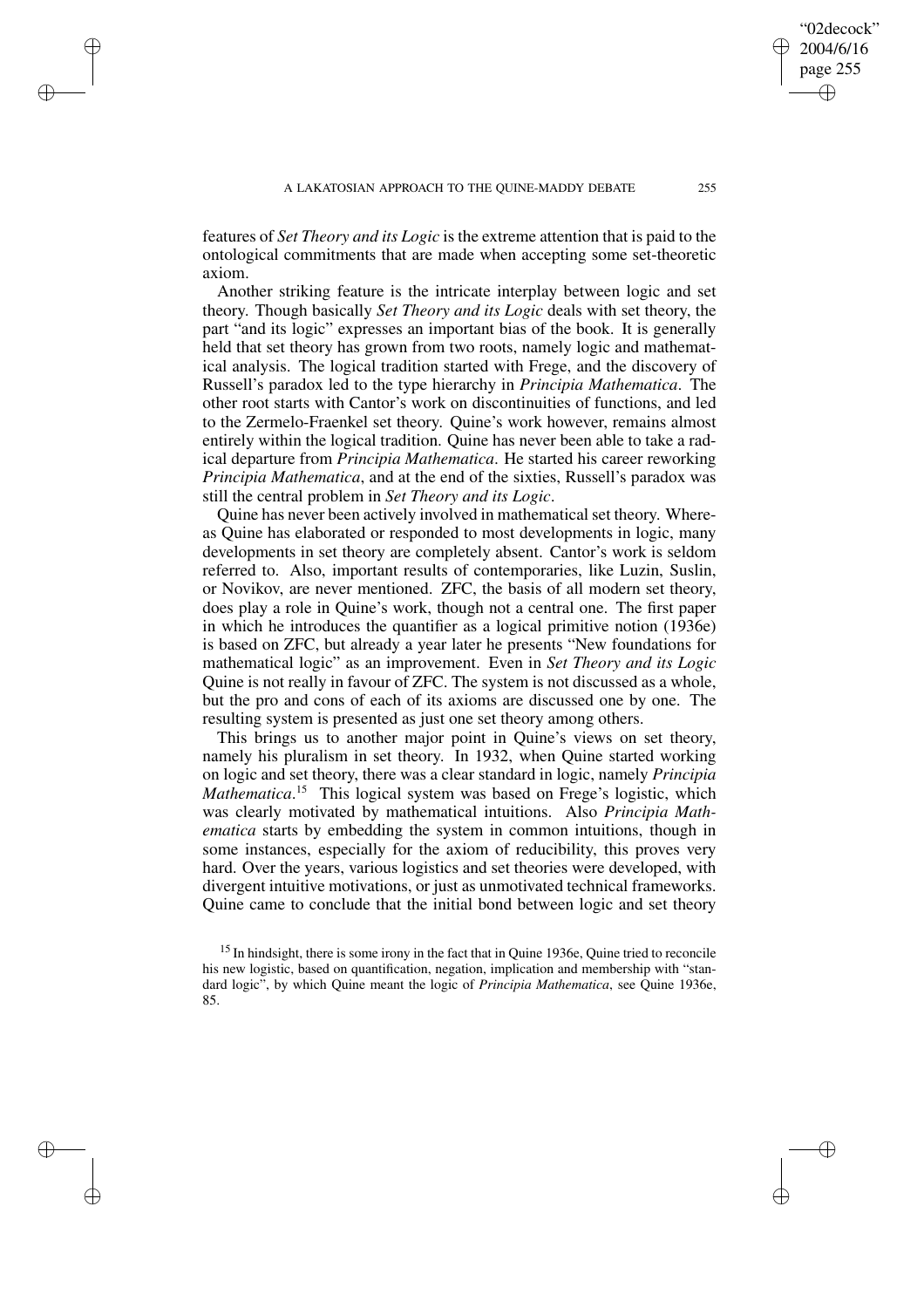"02decock" 2004/6/16 page 256 ✐ ✐

✐

✐

#### 256 LIEVEN DECOCK

was cut.<sup>16</sup> He firmly believed that first order logic is 'obvious', and he settled for 'standard' logic, based on quantification, negation and implication. On the other hand, he no longer believed that there are good intuitions for set theory. As he put it: "Intuition here [in set theory] *is* at a loss." <sup>17</sup> There are only technical, mathematical reasons for preferring one set-theoretic system over another.

Most of Quine's views, which are the views of an earlier generation of settheorists, are no longer shared by contemporary set-theorists. At the time the second printing of *Set Theory and its Logic* appeared, Quine had entirely lost contact with what was going on. The best illustration is Donald Martin's trenchant review of *Set Theory and its Logic* (1970). Martin harshly comments on the logical style, and claims that only ZFC is the only set-theoretic system that is in a natural way compatible with the theorems one would like. In an (unusual) reply to this review (1970), Quine points out that Martin's intuitions are definitely different from his own.

In this respect, it is interesting to recall Quine's assessment of the type theory of *Principia Mathematica* in "Whitehead and the rise of modern logic":

But a striking circumstance is that none of these proposals (logistics), type theory included, has an intuitive foundation. None has the backing of common sense. Common sense is bankrupt, for it wound up in contradiction. Deprived of his tradition, the logician has had to resort to mythmaking. That myth will be best that engenders a form of logic most convenient for mathematics and the sciences; and perhaps it will become the common sense of another generation.<sup>18</sup>

Quine predicted a new common sense for set theory in 1941, but failed to appreciate the new 'myth' when it was proposed.<sup>19</sup> The new intuitive foundation was the iterative conception of set.<sup>20</sup> It became in vogue at the beginning of the seventies, and is the typical defence of the axioms of ZFC.

<sup>16</sup> See Decock 2002a, 117.

 $17$  Quine 1969, x.

<sup>18</sup> Quine 1995, 27.

<sup>19</sup> Quine did not claim that set theory should be based on the iterative conception, but did agree that it was the most natural intuition, see Hahn & Schilpp 1986, 646: "The most he [Wang] can do is plump for the primacy of the iterative concept, but he recognizes that I have plumped for it too, in *Set Theory and Its Logic* and *Roots of Reference*."

<sup>20</sup> See Benacerraf & Putnam 1983 for a discussion on the iterative conception of set.

✐

✐

✐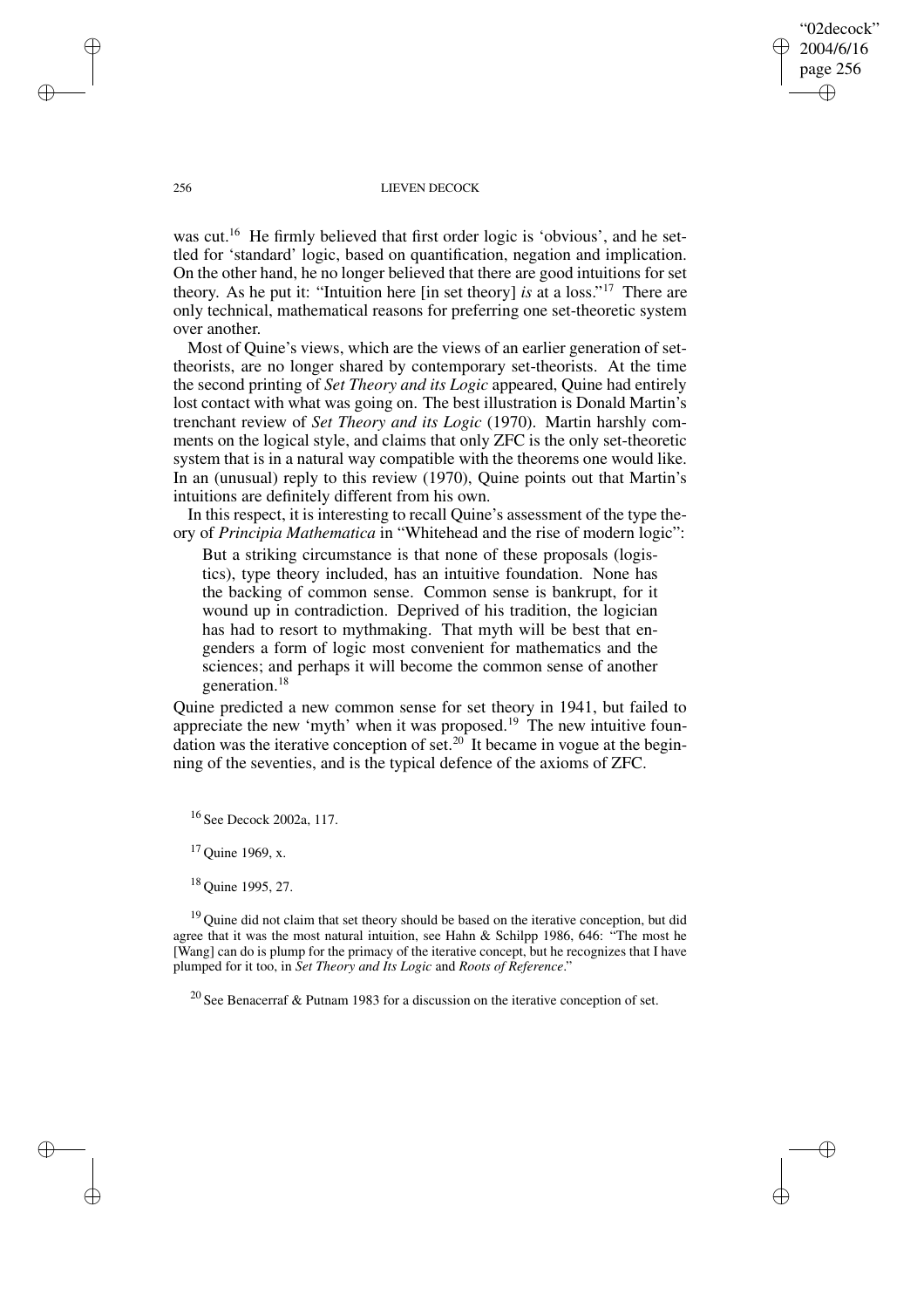A LAKATOSIAN APPROACH TO THE OUINE-MADDY DEBATE 257

## 4. *Quine on constructivism*

✐

✐

✐

✐

It is remarkable that Quine's sympathy for the axiom  $V = L'$  was only expressed in his latest writings. It can be found in the reply to Parsons in the Schilpp volume on Quine (1986), and later in *Pursuit of Truth* (1990), and in a text "Immanence and validity" (1991). Apart from a few papers on predicate functors and the role of the variable, Quine has written no articles on logic or set theory after the publication of *Set Theory and its Logic*. Moreover, Quine does not offer an elaborate argumentation why one should accept the axiom of constructibility. The passages on constructibility in these later texts are very brief. Quine claims that for reasons of economy and simplicity one should accept the axiom, but as Maddy rightly complains, this is scarcely convincing.

The axiom of constructibility is related to the constructivist or predicativist tradition in set theory. It states that the set-theoretic universe contains all and only the constructible sets, i.e sets that can be constructed by means of first order definitions from previously formed sets.<sup>21</sup> The existence of a set is not presupposed in its definition, and so there are no impredicative sets. However, Quine has not always looked askance at impredicative sets. Of course, he started with a predicative set theory, namely the type theory in his generalisation of *Principia Mathematica*. But in his own set theories, he abandoned this requirement. In *Set Theory and its Logic*, he explicitly rejects the suggestion that Russell's paradox is the result of an impredicative definition of set:

For we are not to view classes literally as created through being specified - hence as dated one by one, and as increasing in number with the passage of time. Poincaré proposed no temporal implementation of class theory. The doctrine of classes is rather that they are there form the start. This being so, there is no evident fallacy in impredicative specification. It is reasonable to single out a desired class by citing any trait of it, even though we chance thereby to quantify over it along with everything else in the universe. Impredicate specification is not visibly more vicious than singling out an individual as the most typical Yale man on the basis of averages of Yale scores including his own. So the ban urged by Russell and Poincaré is not to be hailed as the exposure of some hidden but (once exposed) palpable fallacy that underlay the paradoxes. $^{22}$ 

<sup>21</sup> For formal details, see Devlin 1977, 455.

<sup>22</sup> Quine 1969, 243.

"02decock" 2004/6/16 page 257

✐

✐

✐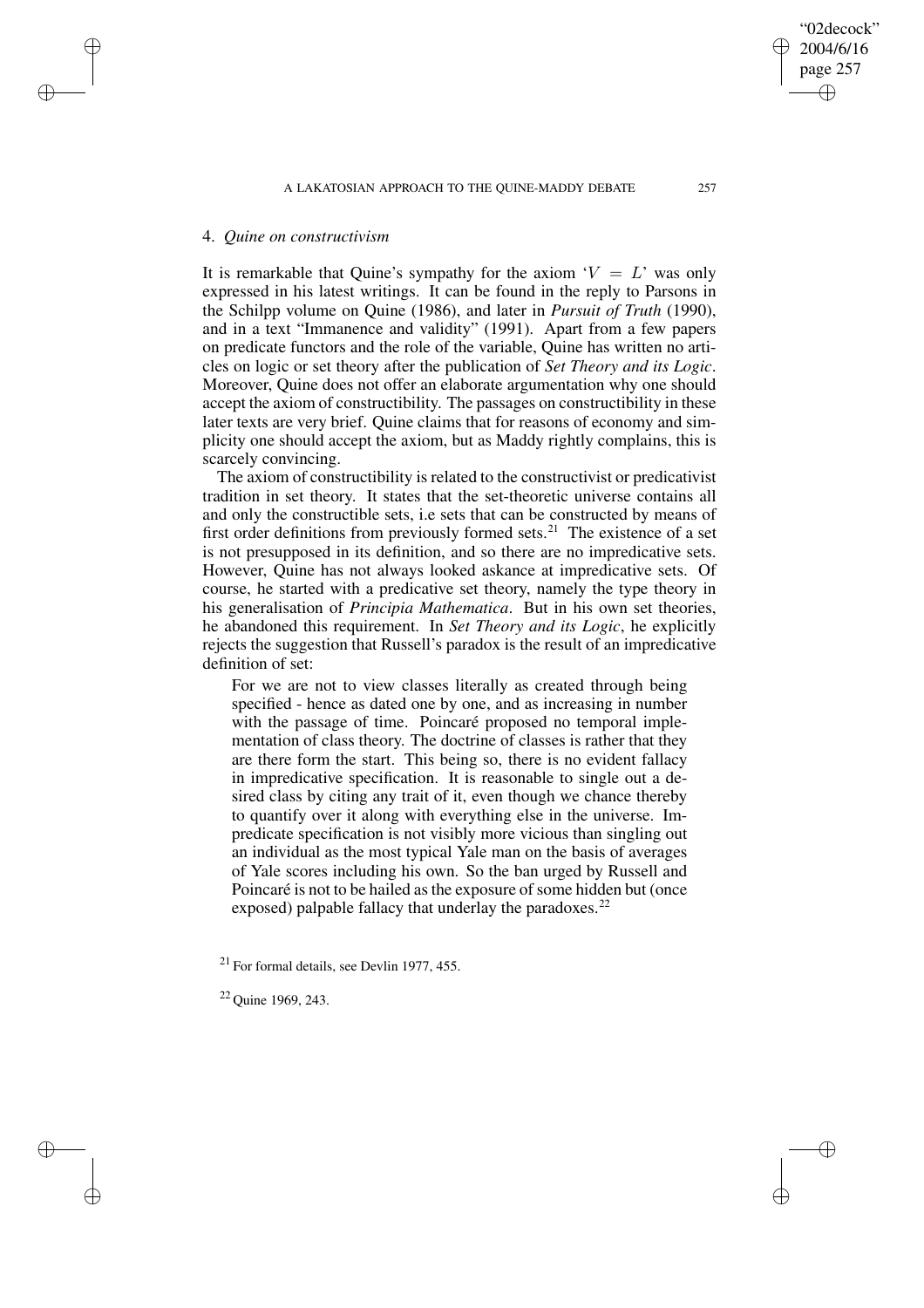"02decock" 2004/6/16 page 258 ✐ ✐

✐

✐

### 258 LIEVEN DECOCK

But already in *The Roots of Reference*, Quine was aware of another disadvantage. He tried to present an intuitive genetic account of set theory. He ventured that classes were first conceived through substitutional variables for general terms. But since classical set theory demands the impredicative line, one has to go beyond substitutional quantification.<sup>23</sup> Without the need of impredicative set theory for classical analysis, Quine would have settled for substitutional quantification.

The first passage, which is the one Maddy always quotes, where Quine explicitly endorses constructivism can be found in the reply to Parsons (Hahn & Schilpp, 1986, 400). In the same volume, there is an interesting passage in Quine's reply to Wang. He repeats his earlier remarks on substitutional quantification, and its implications for predicative set theory. For him and Charles Parsons substitutional quantification over abstract objects is attractive, but the one obstacle is the need of impredicative classes. In his article Wang had offered a solution, and Quine writes:

In his present essay Wang urges that this obstacle can be lifted without prejudice to the uses of mathematics in natural science. . . .Wang rightly suggests that a predilection for predicativity would have been in keeping with my philosophical temper. Though never tempted to embrace constructivism at the cost of trading our crystalline bivalent logic for the fog of intuitionism, I have indeed wished that I could see my way to following Hermann Weyl in settling for classical logic and predicative set theory without compromising the needs of science. The idea appealed to me on grounds of economy and clarity . . .I looked hopefully into Lorenzen, but had trouble sorting out sign from object and seeing what was achieved. Bishop's ponderous work appeared only after my concerns had shifted to less austere domains. ... Wang now offers a gratifyingly sharp and conservative cut-off point for the hierarchy and a reassuring expression of confidence that the needs of science are met. Hope shines forth of a firm and down-to-earth ontology.<sup>24</sup>

Quine admits that he always has liked predicative set theory, but for various contingent reasons did never really analyse the results of constructivists. When predicative set theory got off the ground, in the work of Bishop, and even more so in the work of Feferman, Quine was already doing other things.

✐

✐

✐

 $^{23}$  Quine 1974, 112. The third chapter is a long elaboration of the possibility of having substitutional quantification. After initial qualms, Quine came to regard substitutional quantification as more natural from a psychogenetic point of view than objectual quantification.

 $24$  Hahn & Schilpp 1986, 648.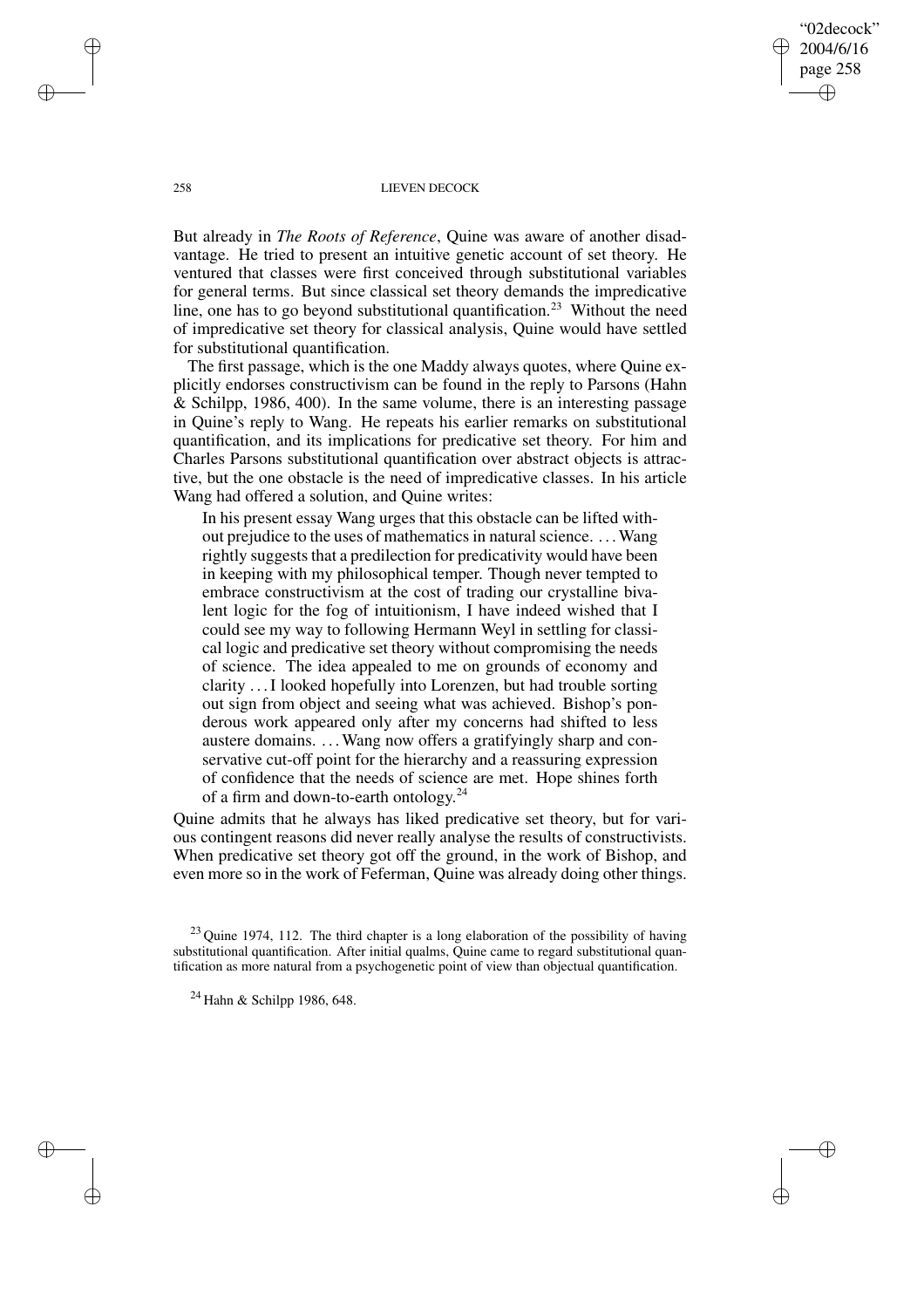A LAKATOSIAN APPROACH TO THE OUINE-MADDY DEBATE 259

In conclusion, Quine is more of a naturalist in set theory than Maddy assumes. Through his career, his philosophical position has always been tuned to the state of the art in set theory. His assessment of constructivism is based both on his dislike of inapplicable mathematics, which he calls 'mathematical recreation', and on the contemporary work in set theory. After his nominalist projects failed, predicativism would have been a natural 'step back from disaster', but since predicativism faced too many difficulties at times he really considered it, he never really countenanced it. Only after he became convinced that predicative set theory is feasible without damaging classical mathematics, he strongly rejected the flight to the higher infinities, and came to see ' $V = L$ ' as the lowest convenient cut-off point.

## 5. *Maddy's rejection of the axiom of constructibility*

✐

✐

✐

✐

Through her whole philosophy, Maddy's major aim has been to defend the research programme in the higher reaches of set theory. She wants to defend the positing of inaccessible cardinals, and more specifically the large inaccessibles such as measurable cardinals and supercompact cardinals. The central axiom in her work is the axiom ' $V = L'$ . She finds it unpalatable, because it restricts<sup>25</sup> the set-theoretic universe. It is for example incompatible with the existence of measurable cardinals. Maddy's wish to maximise the set-theoretic universe is of course incompatible with Quine's demand for a small set-theoretic universe. The second chapter in *Naturalism in Mathematics* may be regarded as the elaboration of her qualms. She argues that the notion of existence scientists and mathematicians use, does not coincide with the notion of existence that results from combining holism, the criterion of ontological commitment and Quine's "particular account of the theoretical virtues and scientific confirmation".<sup>26</sup> Maddy's critique on the indispensability argument is in the first place a critique on Quine's account of epistemic virtues and scientific confirmation.

Maddy proposes epistemic virtues for the realm of mathematics that are diametrically opposed to Quine's. Instead of restricting the set-theoretic universe on the basis of epistemic virtues that are entrenched in the empiricist tradition, Maddy wants to maximise this universe on the basis of epistemic virtues that are more expedient to mathematics. In her latest book *Naturalism in Mathematics*, and in older articles, especially in "Believing the axioms" (1988), Maddy has justified the research in higher set theory by looking at

<sup>25</sup> For a technical elaboration, see Maddy 1997, 216–232.

<sup>26</sup> See Maddy 1997, 134.

"02decock" 2004/6/16 page 259

✐

✐

✐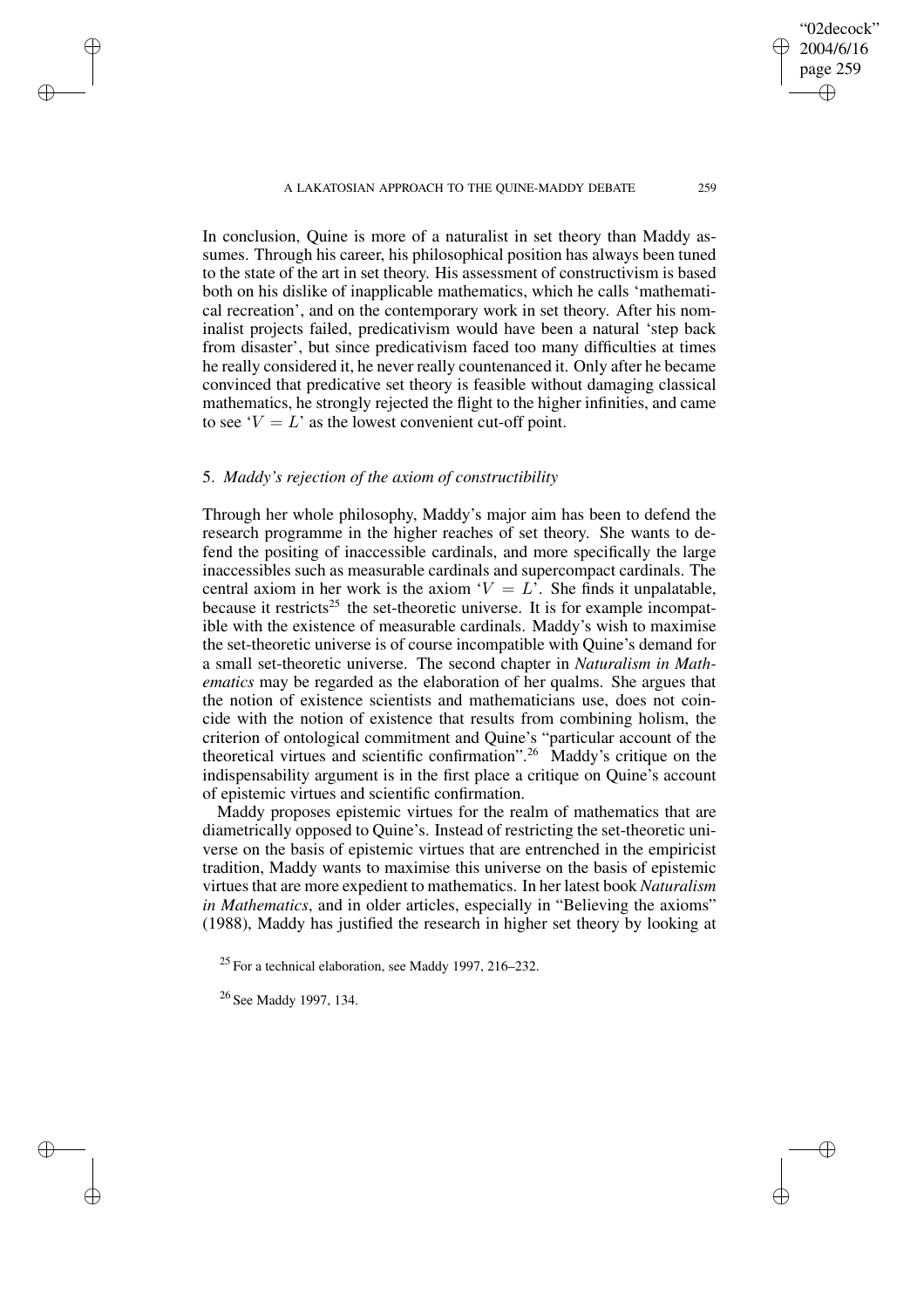"02decock" 2004/6/16 page 260 ✐ ✐

✐

✐

### 260 LIEVEN DECOCK

the epistemological principles that guide the mathematician. In *Naturalism in Mathematics* she presents two maxims, namely "Unify" and "Maximize". The principle "Maximize" is of special importance here, because it instigates the mathematician to seek for bigger set-theoretic universes. The maxims "Unify" and "Maximize" are not really elaborated, but Maddy relies on earlier work.

In "Believing the axioms" Maddy has presented a whole inventory of rules of thumb, which are in fact epistemic virtues, of set-theorists. In the article(s) Maddy presents the intrinsic justification mathematicians give for using various set-theoretic axioms, starting from the axioms of ZFC until the large cardinal axioms. The justification is based on rules of thumb, which are "vague intuitions about the nature of sets, intuitions too vague to be expressed directly as axioms, but which can be used in plausibility arguments for more precise statements."<sup>27</sup> The first introduced rules are 'limitation of size', and the 'iterative conception', and they are used to justify the axioms of Pairing and Union. Limitation of size is the rule to avoid sets that are too large to be sets, and so run into paradox. The iterative conception is motivated by the common intuition that sets are ordered in superposed layers. A next rule, used to justify Separation is 'one step back from disaster', and it says that one has to weaken principles just enough to block contradiction. The axiom of infinity is justified by means of 'Cantorian finitism', the idea that infinite sets should be treated as resembling finite sets. A very important rule for the debate between Maddy and Quine is the rule 'maximize'. It stipulates that the collection of ordinals is very 'long', and that the power set is very 'thick'. Further rules are 'realism', 'whimsical identity', 'inexhaustibility', 'uniformity', 'reflection', 'generalization', 'richness', and 'resemblance'.<sup>28</sup> In addition to these intrinsic rules of thumb, Maddy also justifies axioms on the basis of extrinsic evidence, i.e. the indispensability of the axioms in desired mathematical results.<sup>29</sup> Maddy's paper is a good survey of the epistemic rules set-theorists in the field use and it is very well documented with textual evidence.

In contrast with Quine, Maddy only gives epistemic virtues for the field of mathematics, and not general epistemic virtues. She rejects Quine's holism, and wants to widen the gap between mathematics and physics so to preserve

<sup>27</sup> Maddy 1988, 484.

<sup>28</sup> See Maddy 1988, 484: 'limation of size'; 485: 'iterative conception'; 485: 'one step back from disaster'; 492: 'maximize'; 497: 'realism'; 499: 'whimsical idendity'; 502: 'inexhaustibility'; 502: 'uniformity'; 503: 'reflection'; 749: 'generalization'; 750: 'richness'; 752: 'resemblance'.

<sup>29</sup> See Maddy 1988, 488.

✐

✐

✐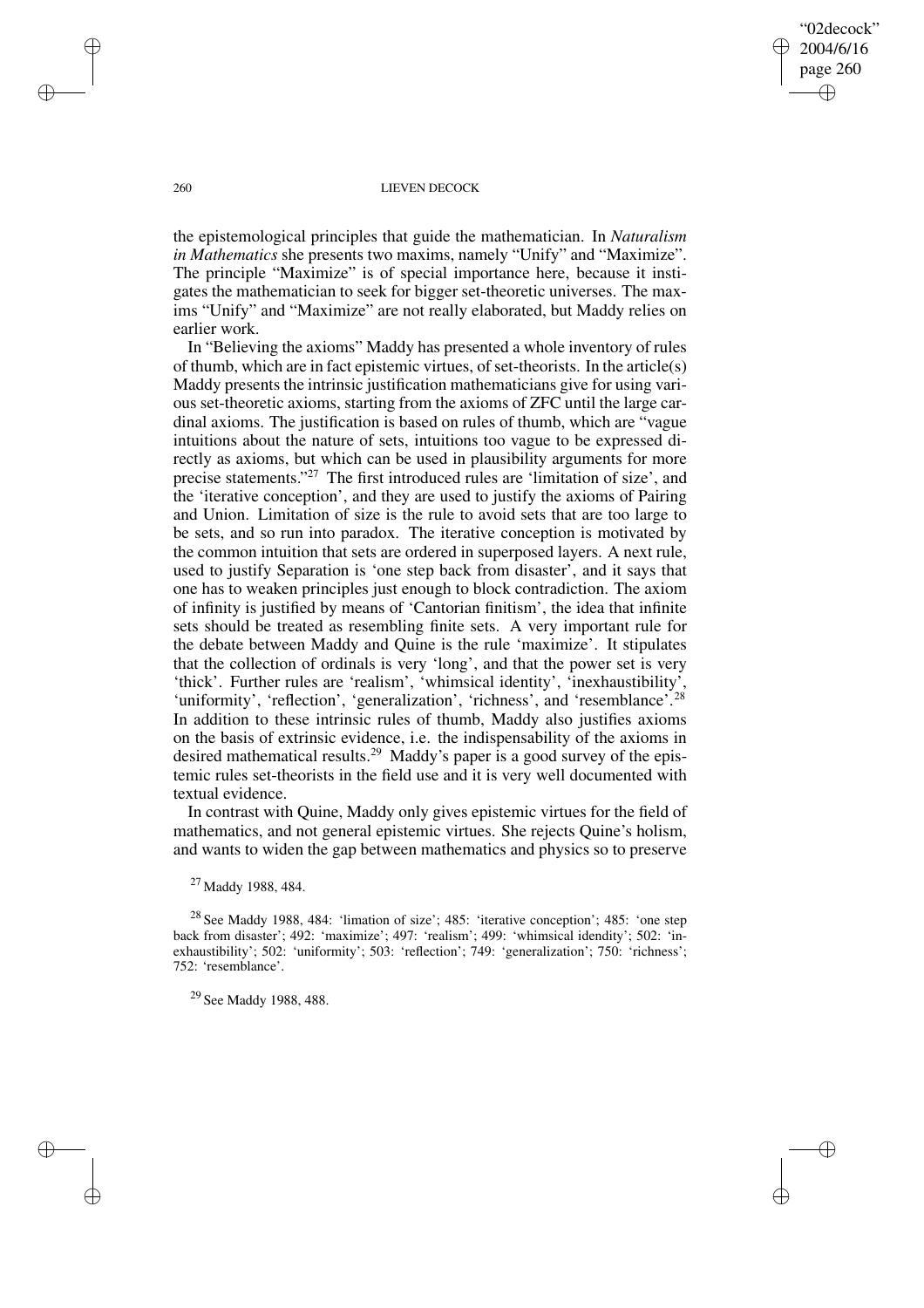special privileges for mathematics. The mathematical research should be done without reference to physics:

My guess is that the practice of set theory, the methods set theorists actually use to pursue the independent questions would be unaffected, no matter how these issues in natural science might turn out. In other words, the vicissitudes of applied mathematics do not seem to affect the methodology of mathematics in the way that they would if applications were in fact the arbiters of mathematical ontology.<sup>30</sup>

According to Maddy, mathematics has its own methodology, and the heuristics of the working mathematician are what count.

In fact, Maddy does not even describe the methodology of mathematics in general, but only the heuristic tools of modern set theory. She has carefully specified the rules of thumb of the set-theoretic community, but she still has to establish the relevance of these specific rules for mathematics in general. A large part of the mathematical community thinks set theory is irrelevant for mathematics, and thinks it is a rapidly growing abscess rather than a fruitful research programme. In many mathematics departments, there is even no regular course in set theory. It is especially disconcerting that research in the higher reaches of set theory has yielded very few results that have repercussions within traditional mathematics, and even more so that few set-theoretic techniques can be transposed to other domains.

It is important to consider Maddy's background from a sociological point of view. She is the ideological spokeswoman of the CABAL network of set theorists. This is a rather small group of leading American East Coast settheorists, who further develop descriptive set theory. For them, there is no doubt at all about the basis for set theory, this is simply  $ZFC<sup>31</sup>$ . The line of research is also clear, namely to thicken the cardinals and to lengthen the ordinals. Maddy's major argument against  $V = L'$  is a 'naturalistic' argument, $32$  which means that it is in accordance with what these set-theorists believe. This is intrinsic evidence that  $V = L'$  should be outright rejected. Of course, one could question whether this research programme in higher set theory is valuable, or, as Maddy must claim, the only sensible line of research.

✐

✐

✐

✐

"02decock" 2004/6/16 page 261

✐

✐

✐

<sup>30</sup> Maddy 1997, 159.

<sup>&</sup>lt;sup>31</sup> In Maddy 1997, I.3, the axioms of ZFC are discussed, and the title of the chapter is "The standard axioms".

<sup>32</sup> Maddy 1997, 216–232.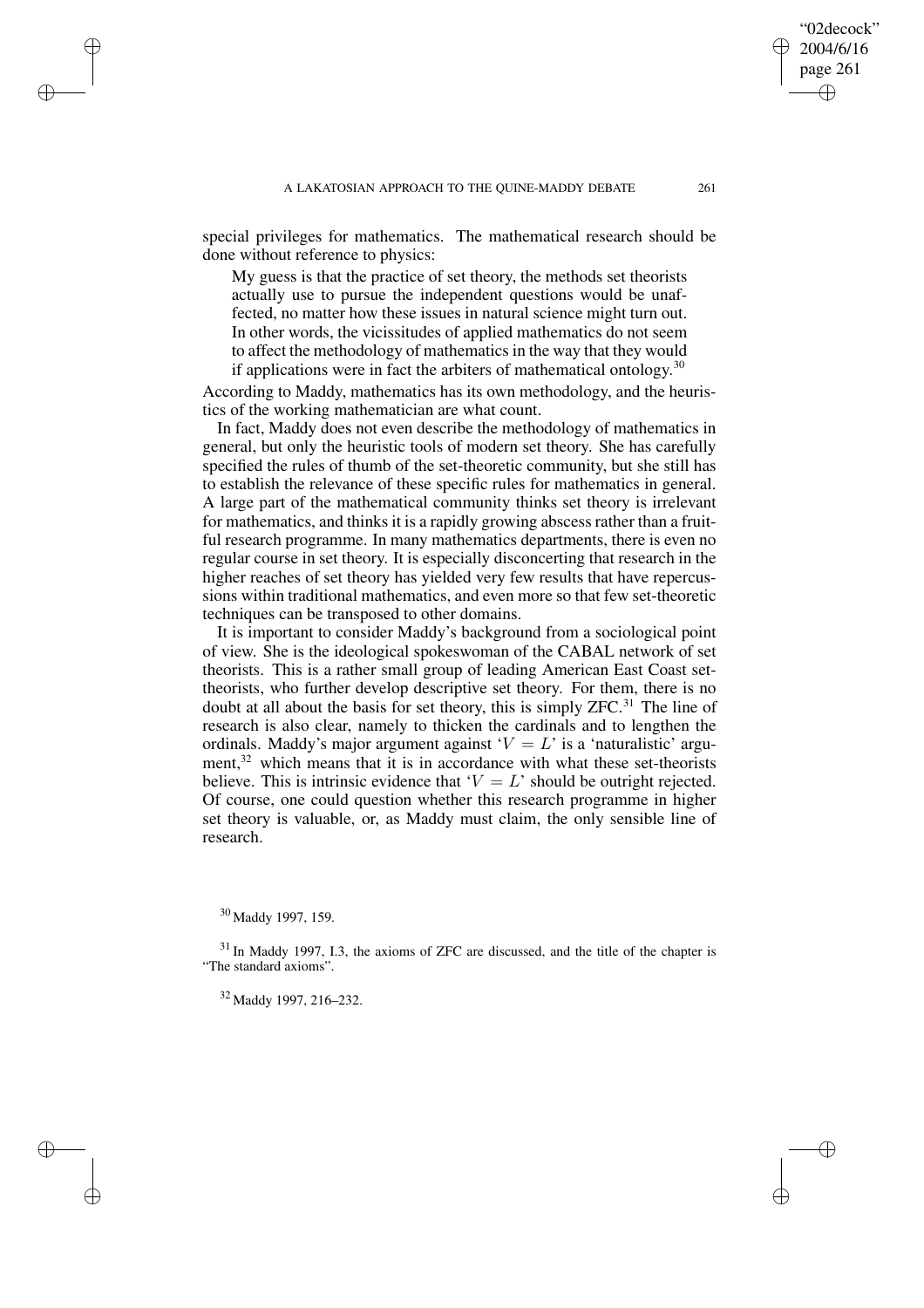#### 262 LIEVEN DECOCK

"02decock" 2004/6/16 page 262

✐

✐

✐

✐

## 6. *Maddy's extrinsic evidence*

Apart from the intrinsic evidence, Maddy also offers extrinsic evidence for endorsing the results in higher set theory. Even if for Maddy this extrinsic motivation can at most have an ancillary role, the argumentation is worth analysing. Maddy gives two extrinsic reasons. First, she offers a 'realistic' argument against  $V = L$ , based on the extrapolation of a historical evolution. Though she no longer regards this as a compelling argument against  $V = L'$ , it still "has considerable merits".<sup>33</sup> Second, she considers whether set theory can be regarded as the practice of a social group, or in other words, whether set theory is more than a social construct, and argues that set theory is not arbitrary. But both arguments are unconvincing.

As for the first strategy, Maddy has made an interesting case study of the decline of Definabilism,  $34$  i.e. the thesis that functions should be definable by means of a mathematical expression. This strict notion of function gave way to a combinatorial definition; a function now is an arbitrary set of pairs of objects. From the contemporary use and historical case-studies, Maddy draws far-reaching conclusions about the prospects of set theory. Maddy thinks that the decline of Definabilism clearly shows that one can better give up a restrictive attitude in mathematics, and that sets should not be definable (i.e. that one should reject ' $V = L$ '), since this has proven wrong for the concept of function. One may wonder whether this is entirely justified. One could interpret Maddy's clearly depicted example in a far more banal way.

It is clear from Maddy's account that Definabilism was both respectable and successful in Descartes' time. Later it gave way to Combinatoralism. Before presenting this decline, Maddy had presented a similar decline in the history of physics, namely the decline of Mechanism in favour of the Field Conception<sup>35</sup>. In Newton's time Mechanism was very successful, but yet it has become obsolete. One can easily take these examples as a warning that extrapolations of a scientific or mathematical practice are dangerous, rather than as an instigation to pursue Combinatorialism or the Field Conception (without much further reflection). One could easily add examples of scientific communities who entirely misjudged the relevance of their work. Even the famous Gauss failed to see the relevance of Galois's work, and the whole contemporary French mathematical community did not believe that Fourier's work on the decomposition of functions into series of sines and cosines would lead anywhere. Lie's work in group theory at the end of

<sup>33</sup> Maddy 1997, 130.

<sup>34</sup> Maddy 1997, 116–128.

<sup>35</sup> Maddy 1997, 111–116.

✐

✐

✐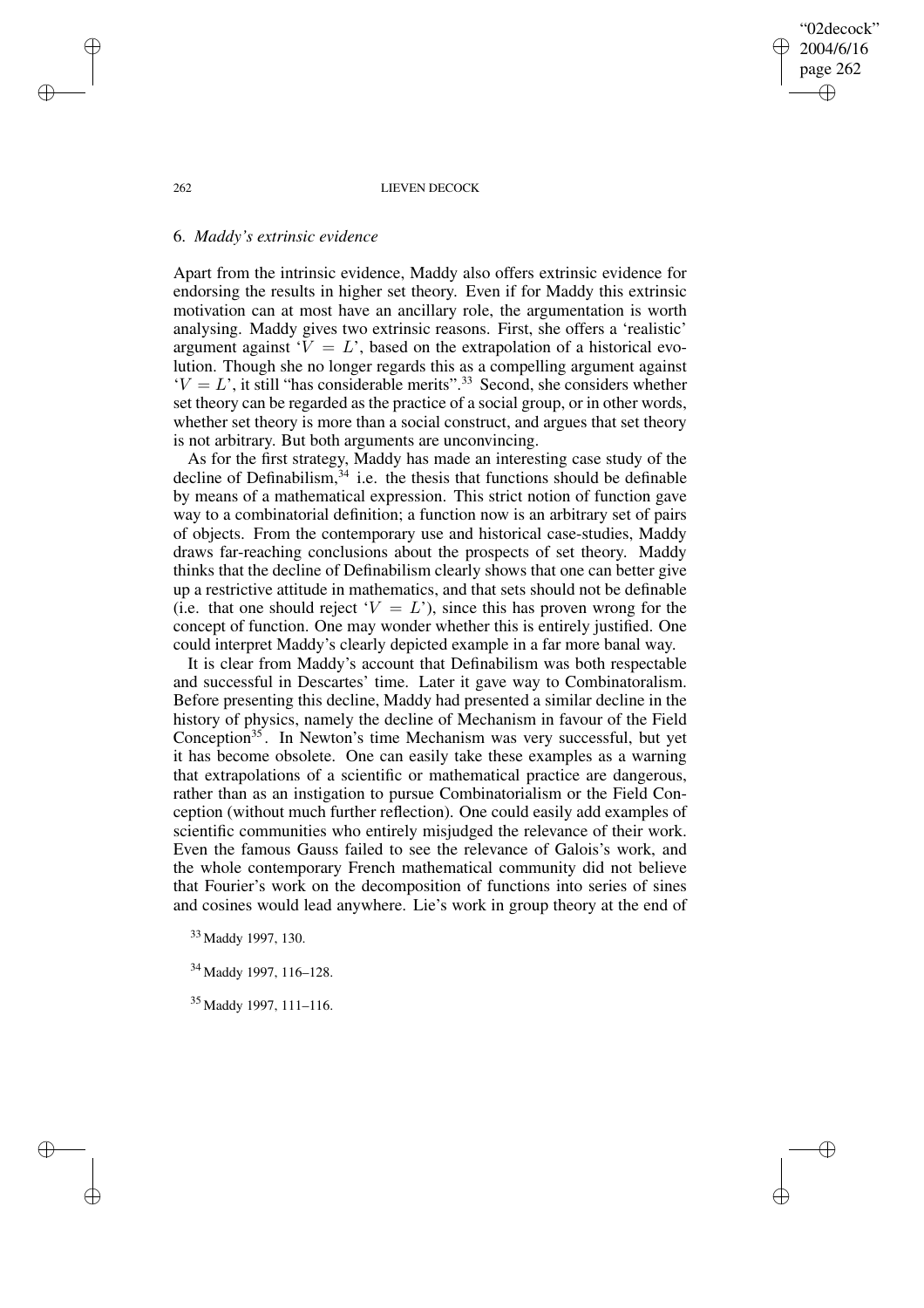the 19th century was regarded as mathematical recreation, but no one could foresee that it would be really indispensable in contemporary physics. Knot theory is at first glance a game rather than a mathematical discipline, but Edward Witten has been rewarded with a Field Medal for work in this area. Knot theory has become indispensable in superstring theories<sup>36</sup>. Examples of successful research programmes in mathematics that have been entirely abandoned later are even more abundant.

Maddy's second argument is a defence against a predictable objection.<sup>37</sup> If mathematics should not be judged by means of extra-mathematical standards,<sup>38</sup> why not take a similar naturalistic attitude towards astrology? If intrinsic justification is all that is needed, what can the difference between the astrological and the mathematical practice be? First, Maddy points out that astrology makes predictions in the physical world, and therefore should be judged by scientific criteria. It then will soon be dismissed as pseudoscience. Since mathematics does not deal with the real world, mathematics can survive. Of course, this does not solve the problem. There are other disciplines that do not deal with the physical world, theology for one. Also, as Maddy points out, astrology could be reformulated as a theory of supernatural phenomena that do not interfere with physical processes. Subsequently, Maddy points out that mathematics is different, since "mathematics is staggeringly useful, seemingly indispensable, to the practice of natural science".<sup>39</sup> This rejoinder has enormous consequences, because, as a last resort, Maddy has to rely on external justification for her defence of higher set theory. It de facto means that after all, mathematics cannot be judged by it own standards. The relevance of the work of set-theorists can and should be considered from the broader perspective. And it has already been pointed out that even within the realm of mathematics, set theory is not staggeringly useful, let alone in a broader context.

<sup>36</sup> Of course, a considerable number of physicists doubt the relevance of these theories.

<sup>37</sup> Maddy 1997, 203–205.

✐

✐

✐

✐

<sup>38</sup> Maddy 1997, 201: "respect for the distinctive mathematical methods requires the naturalistic philosopher of mathematics to refrain from criticizing or defending those methods from an extra-mathematical standpoint.'

<sup>39</sup> Maddy 1997, 204–205.

"02decock" 2004/6/16 page 263

✐

✐

✐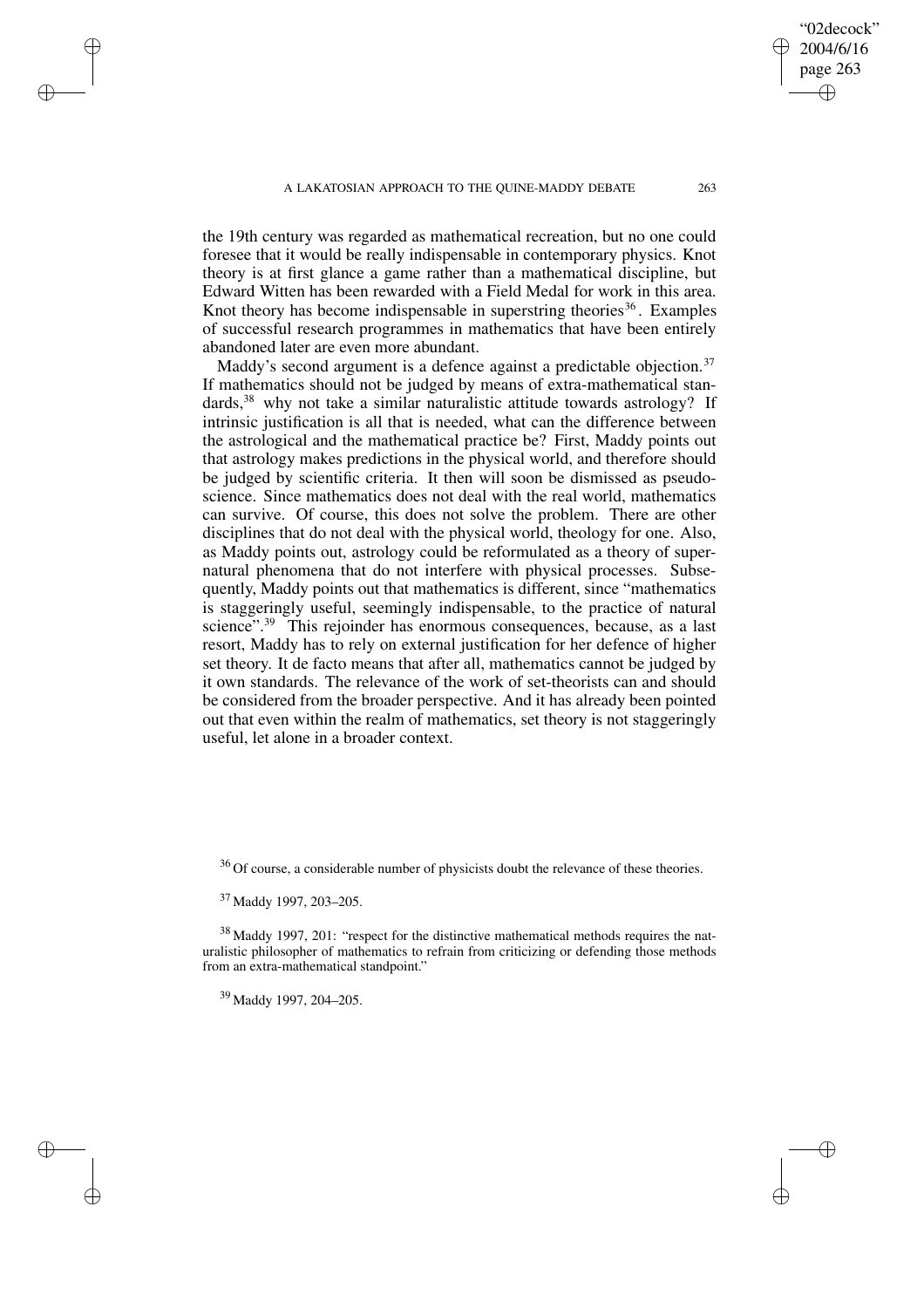264 LIEVEN DECOCK

"02decock" 2004/6/16 page 264

✐

✐

✐

✐

## 7. *Competing research programmes*

In some respects, Quine and Maddy defend similar views. They both give a rather holistic account of science. In "Two dogmas of empiricism" Quine wrote that in experiments the whole of science is tested "as a corporate body"<sup>40</sup> . And although Maddy draws a very sharp distinction between empirical science and mathematics, nevertheless, empirical science and mathematics are regarded as two monolithic blocks. Maddy contrasts the mathematical methodology to the 'scientific' methodology, but not to the methodologies of different sciences. Neither Quine nor Maddy draw any distinctions within empirical science. Also mathematics is not further split up in subdisciplines with an individual subject matter and methodology. Futhermore, neither Maddy nor Quine consider divergences between research groups. Put roughly, one could say that for Quine there is a single scientific community, and for Maddy, there is a scientific and a mathematical community. No other sociological ruptures seem to exist.

Equally, neither Maddy nor Quine believe in sharp historical ruptures within the scientific framework. Quine often mentions Neurath's metaphor; science is regarded as a ship that is continuously rebuilt while at sea. In other words, for Quine, scientific changes are necessary, but one does never radically abandon a scientific practice. The continuity of science is also taken for granted by Maddy. In her historical accounts, she assumes that scientific change has a uniform direction. In the case of mathematics, this goes from the definabilist conception towards a combinatorial conception of function. In the case of physics, there is a natural line from a mechanical view towards a field conception. Maddy's argumentation heavily relies on the fact that scientific evolution will remain on this track.

These views are certainly not mainstream within contemporary philosophy of science. Since the sociological and historical turn within philosophy of science, especially since Kuhn's *The Structure of Scientific Revolutions*, most philosophers of science no longer believe that historical or sociological ruptures can be neglected. Though various philosophers have so been led to relativism, one can perfectly remain rationalist. Lakatos has given interesting historical and sociological accounts of scientific evolutions and revolutions, especially in the field of mathematics. $41$  Science is seen as a competition between various research programmes. Each research programme has a hard core, some central claims it will defend at any cost, and a protective belt, i.e. additional assumptions and a set of heuristic tools. Reformulating

<sup>40</sup> Quine 1953, 41.

<sup>41</sup> See Lakatos 1977, 1–103. Also his unpublished Ph.D. Thesis was on the philosophy and methodology of mathematics, see Lakatos 1961.

✐

✐

✐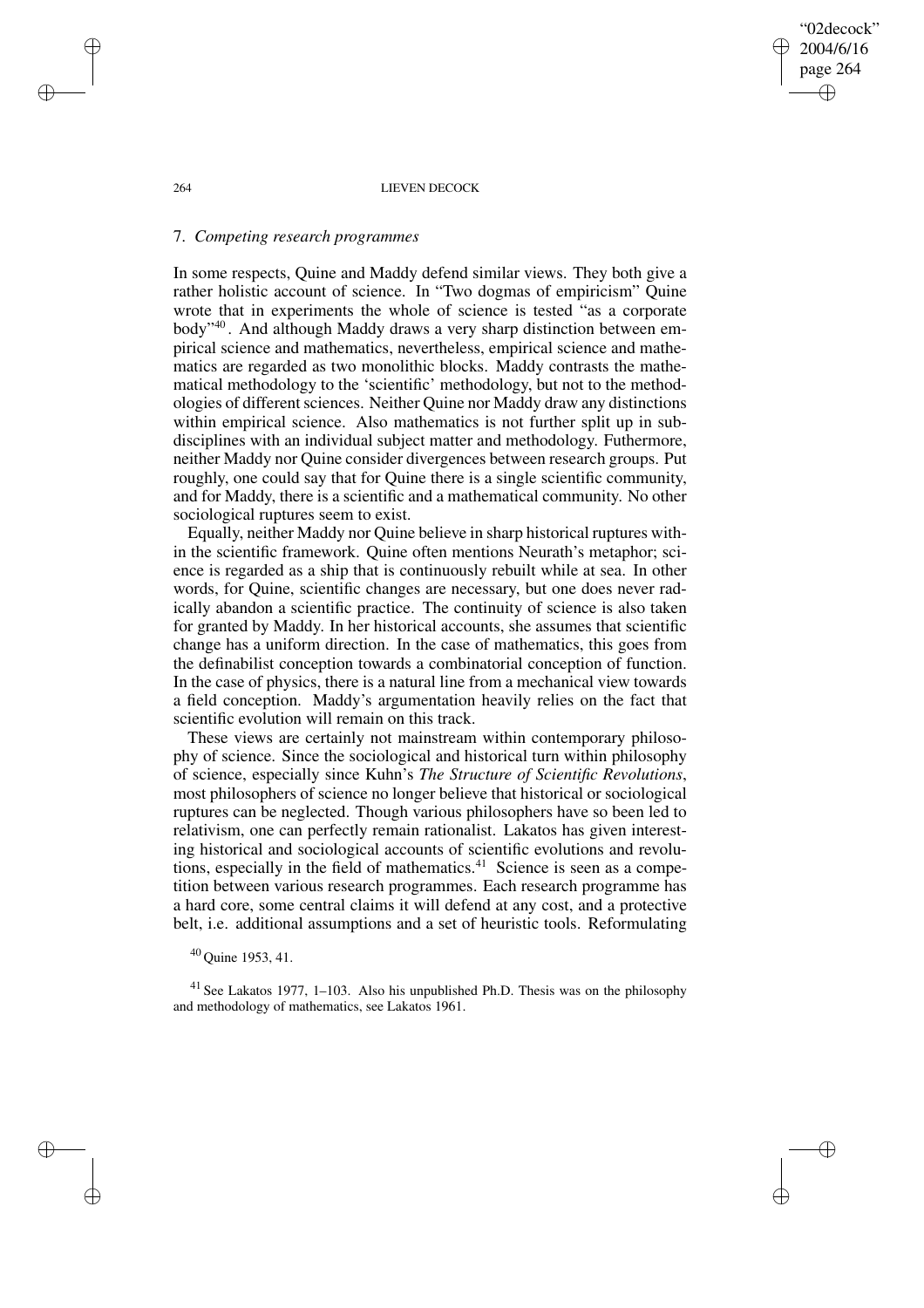✐

✐

✐

✐

the Quine-Maddy discussion hitherto presented in Lakatosian terms immediately destroys the force both of Maddy and Quine's arguments for or against  $Y = L'$ .

Especially Ouine's defence of  $V = L'$  is very weak. Ouine uses very general epistemic virtues, such as simplicity and economy. These virtues are however much too vague to be of any use in very specific cases such as  $V = L'$ . Only within an elaborate research programme in set theory, with its specific heuristic tools, one can make this kind of judgments. If one then looks at the research programme Quine has worked in, one only finds a multitude of research programmes. For decades, anticipating Lakatos's views, Quine has even professed pluralism in set theory. There are also considerable changes in his thought over the years. Only in the mid-eighties, he has chosen side with the predicative research programme. His motivation is twofold. He has always sympathised with the predicative tradition, but thought that there were unsolved technical problems. Only after these anomalies were removed, and after he became convinced that predicative set theory is not a degenerating but a progressive research programme, he wholeheartedly chose for the predicative research programme.

Maddy's project can easily been translated into an ideological or political defence of the work of a specific contemporary research programme within set theory. It concerns a quite specific group, namely the CABAL network. It has a clear research programme. It central axioms are ZFC, and one tries to get very large sets. Maddy's has given an excellent survey of the heuristic tools of the community. Within this tradition, one can give intrinsic evidence that  $V = L'$  should be dismissed.

On the other hand, this research programme is one among many. In the discussion of Quine's views, it has become apparent that in the last 120 years many research programmes in logic and set theory have stood up and have vanished. The basic intuitions behind the contemporary prevalent set theory have only been formulated at the end of the sixties. There is no reason why the contemporary views should be everlasting. Also, there are serious competitors, though Maddy scarcely mentions them.<sup>42</sup> Some set theorists still want a minimal instead of a maximal set theory. Solomon Feferman has kept predicative set theory alive. Ronald Jensen favours an ordinal rather than a cardinal approach to sets (i.e. counting is a better paradigm than drawing lines), and hence still defends ' $V = L$ '. Other set theories still exist, and as has been mentioned, even Quine's NF is still claimed to be intuitive by Forster. Moreover, category theory is a competitor to the very project of set theory. And if set theory does not manage to provide new insights that are also relevant for mainstream mathematicians, even the set-theoretic project

"02decock" 2004/6/16 page 265

✐

✐

✐

<sup>42</sup> See e.g. Feferman et al. 2000.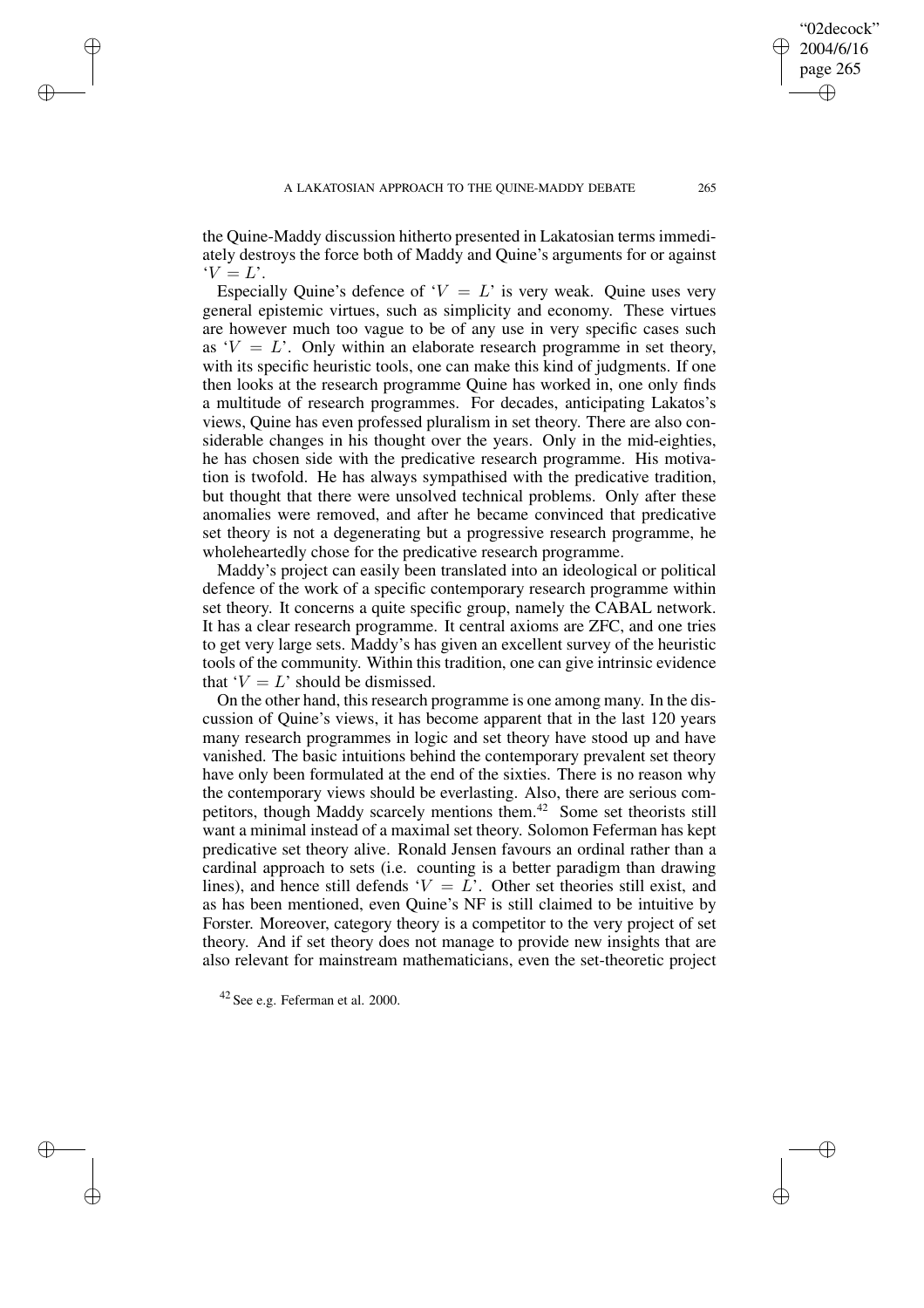"02decock" 2004/6/16 page 266 ✐ ✐

✐

✐

#### 266 LIEVEN DECOCK

can degenerate. In Lakatos's words, "the idea of instant rationality can be seen to be utopian".<sup>43</sup>

## 8. *Conclusion*

Maddy has forcefully attacked Quine for endorsing  $V = L'$ . An analysis of Maddy's argumentation against ' $V = L$ ', of Quine's argumentation in favour of it, of Maddy and Quine's epistemic virtues, of Maddy and Quine's set-theoretic background, bears out that neither of them has convincing arguments. Quine's views on the matter have changed considerably over the years, and after finally confessing himself a predicativist, he did not really elaborate his case for ' $V = L$ '. Maddy gives a very elaborate intrinsic evidence within her research tradition, but, as can be expected, fails to give decisive arguments in favour of this tradition. In view of the ongoing debate within the set-theoretic community, there is little hope of deciding the matter soon, and little merit in trying to settle the matter prematurely.

> Faculty of Philosophy, Tilburg University Postbox 90153, 5000 LE Tilburg The Netherlands E-mail: l.decock@uvt.nl

# **REFERENCES**

- Benacerraf, P. & Putnam, H. (eds.) 1983, *Philosophy of Mathematics*, 2nd revised edition, Cambridge University Press, Cambridge.
- Decock, L. 2002a, *Trading Ontology for Ideology. The Interplay of Logic, Set Theory and Semantics in Quine's Philosophy* (Synthese Library 313), Kluwer, Dordrecht.
- Decock, L. 2002b, "Quine's weak and strong indispensability argument", *Journal for the General Philosophy of Science*, *33*, 231–250.

Devlin, K. 1977, "Constructibility", in J. Barwise, *Handbook of Mathematical Logic*, North-Holland, Amsterdam, 453–489.

Feferman, S. et al. 2000, "Does naturalism need new axioms?", *Bulletin of Symbolic Logic*, *6*, 401–446.

Forster, T. 1992, *Set Theory with a Universal Set*, Clarendon, Oxford.

Forster, T. 1997, "Quine's NF – 60 years on", *American Mathematical Monthly*, *104*, 838–843.

<sup>43</sup> Lakatos & Musgrave 1970, 174.

✐

✐

✐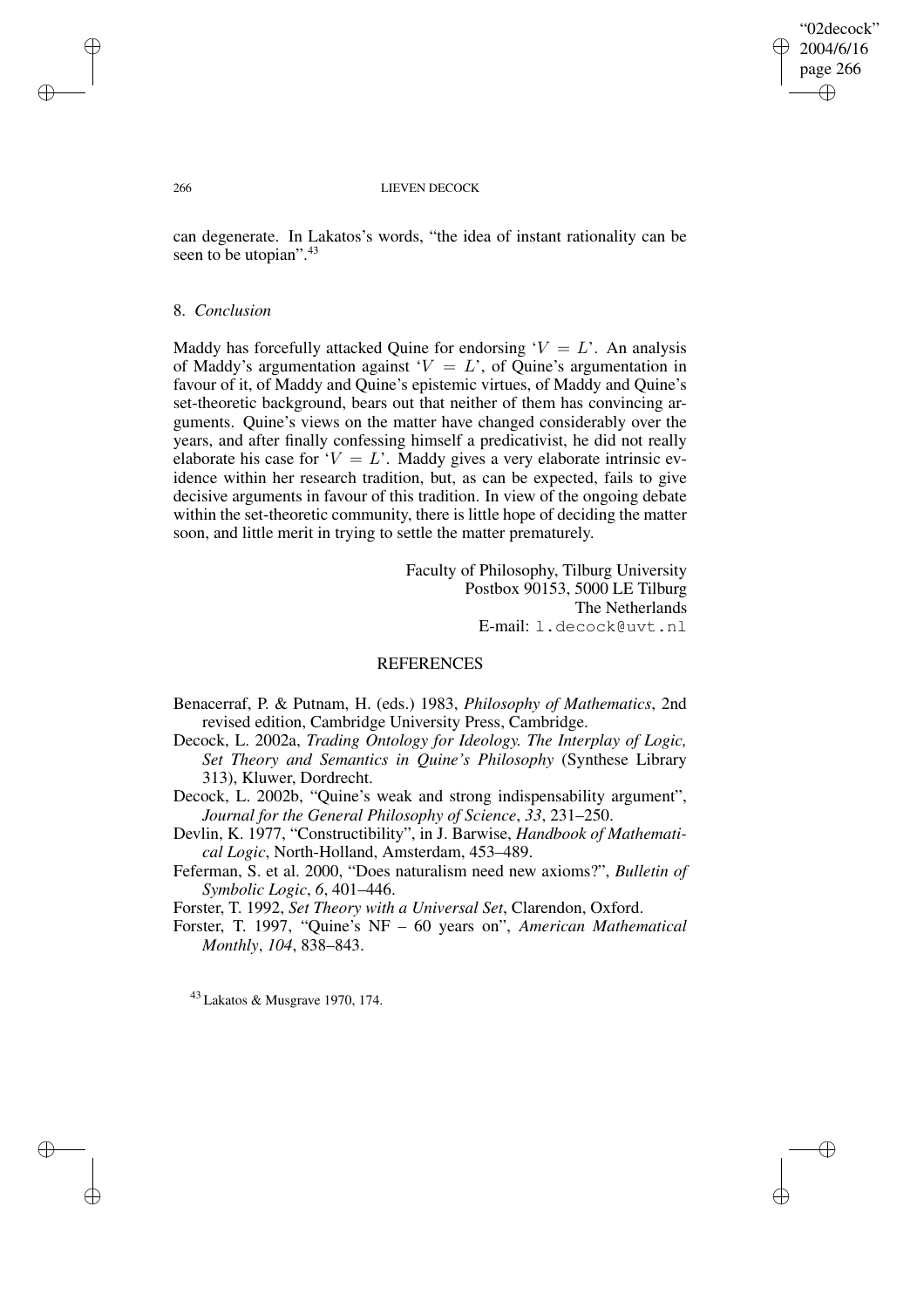✐

✐

✐

✐

✐

✐

"02decock"

- Hahn, L. & Schilpp, P. (eds.) 1986, *The Philosophy of W.V. Quine*, Open Court, La Salle.
- Lakatos, I. 1961. *Essays in the Logic of Mathematical Discovery*, Unpublished Ph.D. thesis, Cambridge.
- Lakatos, I. 1977, *Mathematics, Science and Epistemology: Philosophical Papers*, volume 2, edited by J. Worrall & E. Zahar, Cambridge University Press, Cambridge.
- Lakatos, I. & Musgrave, A. (eds.) 1970, *Criticism and the Growth of Knowledge*, Cambridge University Press, Cambridge.
- Maddy, P. 1988, "Believing the Axioms", *Journal of Symbolic Logic*, *53*, 481–511; 736–764.
- Maddy, P. 1990, *Realism in Mathematics*, Oxford University Press, Oxford.
- Maddy, P. 1996, "Set-theoretic naturalism", *Journal of Symbolic Logic*, *61*, 490–514.
- Maddy, P. 1997, *Naturalism in Mathematics*, Oxford University Press, Oxford.
- Maddy, P. 1998, "How to be a naturalist about mathematics", in G. Olivieri (ed.), *Truth in Mathematics*, Oxford University Press, Oxford.
- Maddy, P. 2001, "Naturalism: Friends and foes", *Nous Supplement*, *15*, 37– 67.
- Martin, D. 1970, "Review of *Set Theory and its Logic*", *Journal of Philosophy*, *67*, 111–114.
- Putnam, H. 1979, *Mathematics, Matter and Method. Philosophical Papers*, Vol. 1, Cambridge University Press, Cambridge.
- Quine, W.V.O. 1932, *The Logic of Sequences*, Ph.D. thesis Harvard, reprint Garland, New York, 1995.
- Quine, W.V.O. 1934, *A System of Logistic*, Harvard University Press, Cambridge Mass.
- Quine, W.V.O. 1936a, "A theory of classes presupposing no canons of type", *Proceedings of the National Academy of Sciences*, *40*, 753–761.
- Quine, W.V.O. 1936b, "A reinterpretation of Schönfinkel's logical operators", *Bulletin of the American Mathematical Society*, *42*, 87–89.
- Quine, W.V.O. 1936c, "Toward a calculus of concepts", *Journal of Symbolic Logic*, *1*, 2–25.
- Quine, W.V.O. 1936d, "Concepts of negative degree", *Proceedings of the National Academy of Sciences*, *40*, 320–326.
- Quine, W.V.O. 1936e, "Set-theoretic foundations for logic", reprinted in Quine 1995, 83–99.
- Quine, W.V.O. 1937, "New foundations for mathematical logic", reprinted in Quine 1953, 80–101.
- Quine, W.V.O. 1953, *From a Logical Point of View*, Harvard University Press, Cambridge Mass.